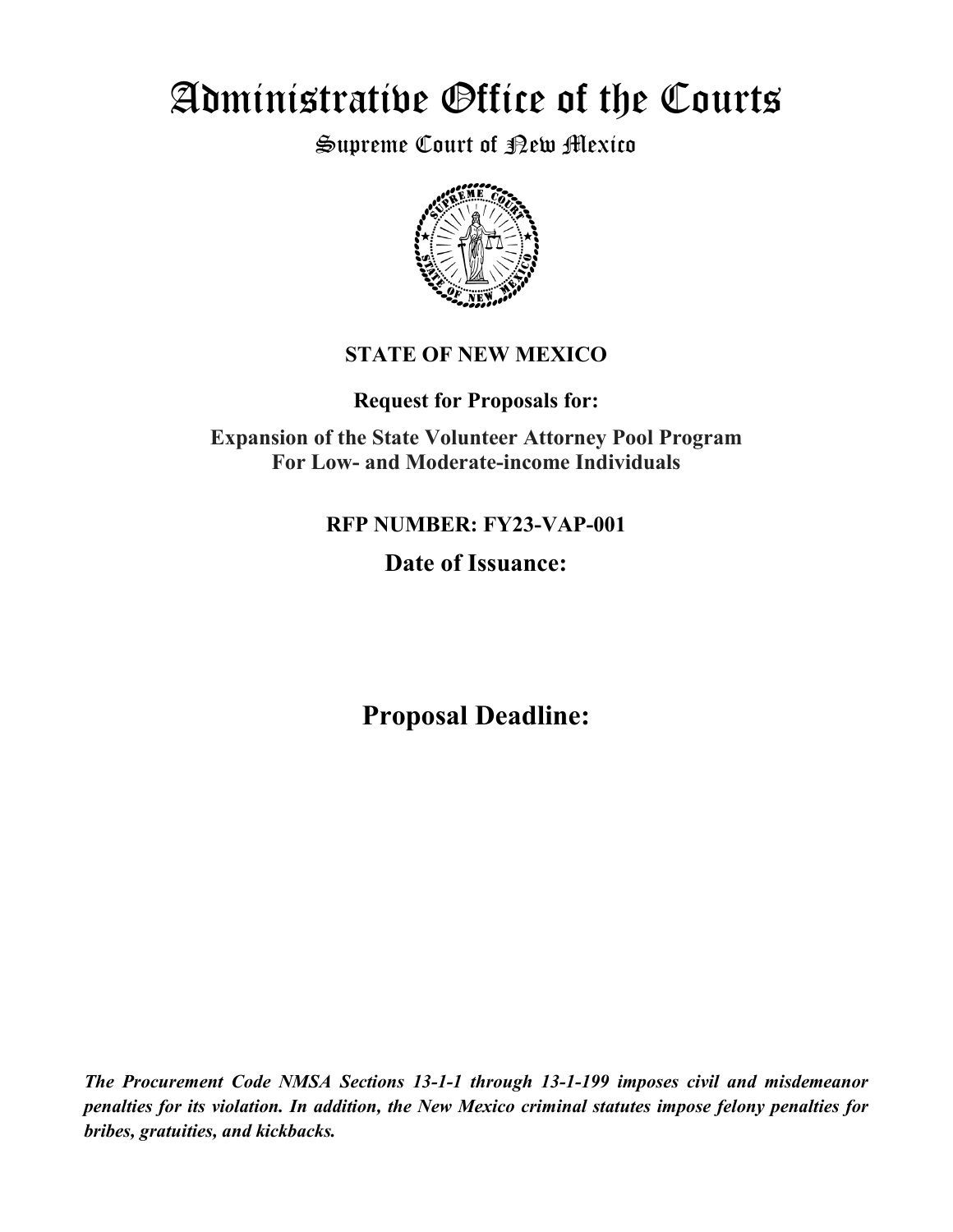### **TABLE OF CONTENTS**

| <b>BACKGROUND INFORMATION</b>                                   | 3                       |
|-----------------------------------------------------------------|-------------------------|
| <b>Budget Amount</b>                                            | 3                       |
| <b>SEQUENCE OF EVENTS</b>                                       | 3                       |
| PURPOSE OF REQUEST FOR PROPOSALS                                | $\overline{4}$          |
| Solicitation of Proposals                                       | $\boldsymbol{4}$        |
| Acknowledgement of Receipt June 17, 2022 5:00 p.m. MDT          | $\overline{\mathbf{4}}$ |
| <b>SCOPE OF WORK</b>                                            | 5                       |
| Compensation                                                    | 6                       |
| Experience, Mandatory Service Components, and References        | 6                       |
| <b>Submission Response Deadline July 8, 2022, at 3:00pm MDT</b> | 6                       |
| Interaction with the AOC and the Court                          | 6                       |
| Basic Requirements and Conditions                               | 6                       |
| <b>CONTACT INFORMATION</b>                                      | 9                       |
| PROPOSAL SUBMISSIONS                                            | 10                      |
| PROPOSAL FORMAT AND ORGANIZATION                                | 10                      |
| <b>EVALUATION</b>                                               | 11                      |
| Process                                                         | 11                      |
| Criteria                                                        | 13                      |
| APPENDIX A: ACKNOWLEDGEMENT OF RECEIPT FORM                     | 14                      |
| APPENDIX B: LETTER OF TRANSMITTAL                               | 15                      |
| APPENDIX C: CAMPAIGN CONTRIBUTION FORM                          | 16                      |
| APPENDIX D: SAMPLE CONTRACT                                     | 18                      |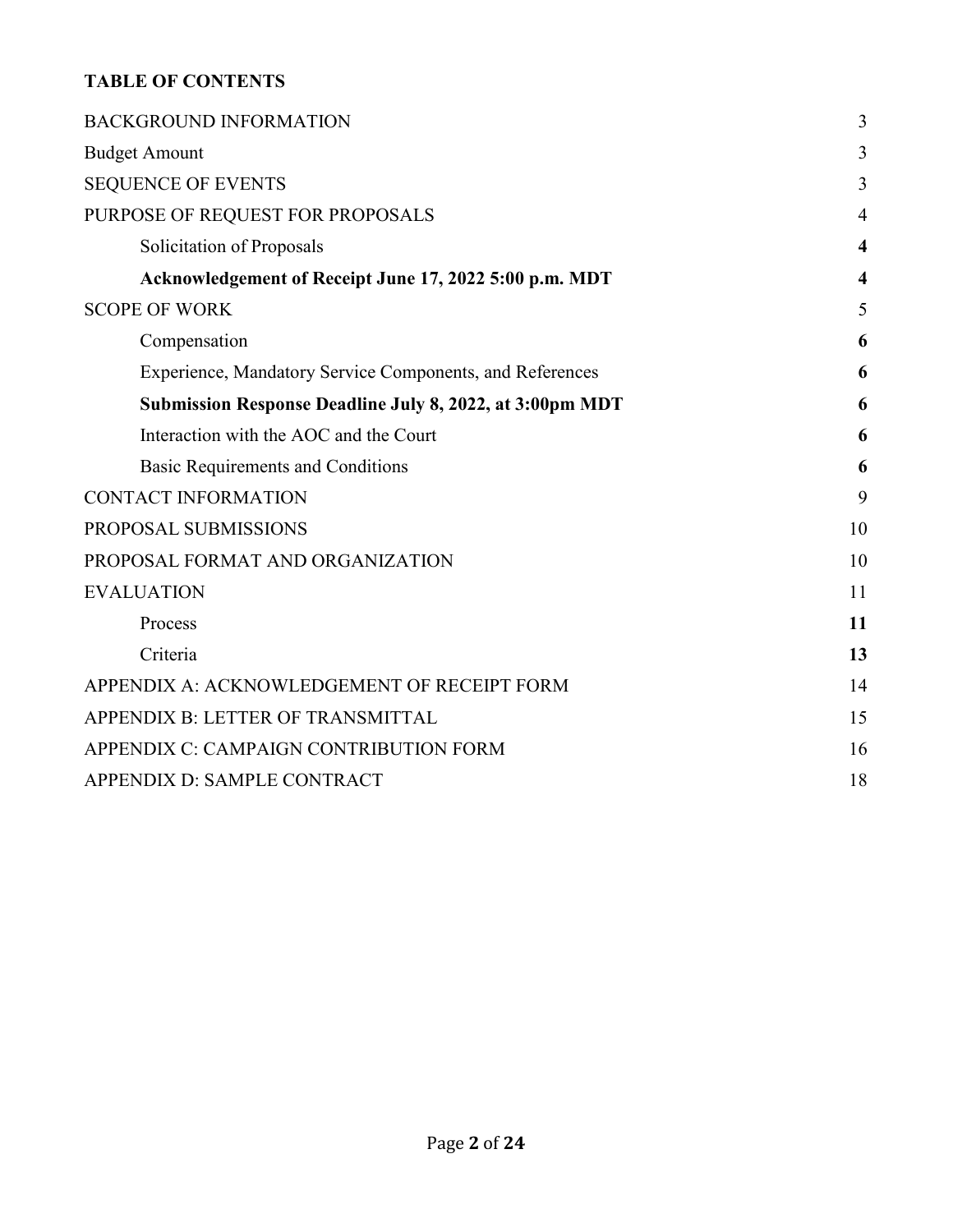# <span id="page-2-0"></span>**BACKGROUND INFORMATION**

The expansion of the Volunteer Attorney Pool (VAP) program, allocated in SB1 by special session of the 2022 New Mexico legislature, seeks to increase access to justice for low- to moderate-income New Mexicans by connecting unrepresented parties with members of the private bar. It will achieve this goal in two ways: (1) direct case placement with pro bono attorneys through direct representation program; and (2) brief advice and counsel with pro bono attorneys through a legal clinic program.

Expansion of the VAP program will provide legal assistance to these individuals who are not qualified for, or who are conflicted out of, New Mexico Legal Aid. This expansion builds on the existing VAP program to facilitate legal help to a large proportion of New Mexicans who are not qualified or are unable to receive assistance through New Mexico Legal Aid. Case types will include, but are not limited to, domestic violence, divorce, custody and timesharing, landlord/tenant, debt and money due, foreclosure, bankruptcy, probate, and small business assistance.

# <span id="page-2-1"></span>**BUDGET AMOUNT**

The New Mexico Legislature has appropriated \$280,000 to fund this expansion. The appropriation is intended to fund two attorneys and one assistant to pair conflict cases with pro bono attorneys, and to provide funding necessary to hold legal fairs and other events intended to facilitate offering meaningful assistance to self-represented litigants (SRL) facing current or potential cases.

| <b>Action</b>                                                    | <b>Responsibility</b>   | Date                |
|------------------------------------------------------------------|-------------------------|---------------------|
| <b>Issue RFP</b><br>1.                                           | <b>AOC</b>              | June 10, 2022       |
| Acknowledgement of Receipt<br>2.                                 | <b>Offerors</b>         | June 17, 2022       |
| Deadline to Submit Written Questions<br>3.                       | Offerors                | June 17, 2022       |
| Response to Written Questions and<br>4.<br><b>RFP</b> Amendments | <b>AOC</b>              | June 22, 2022       |
| <b>Submission of Proposal Response</b><br>5.<br><b>Deadline</b>  | <b>Offeror</b>          | <b>July 8, 2022</b> |
| 6. Evaluation of Proposals                                       | Evaluation<br>Committee | July 11-15, 2022    |
| 7. Interviews with Finalists                                     | AOC/Offerors            | July 18-22, 2022    |
| 8. Notification of Finalists                                     | <b>AOC</b>              | July 25, 2022       |
| 9. Finalize/Award Contract                                       | AOC/Offeror             | July 29, 2022       |
| 10. Protest Deadline                                             | Offeror                 | August 15, 2022     |

# <span id="page-2-2"></span>**SEQUENCE OF EVENTS**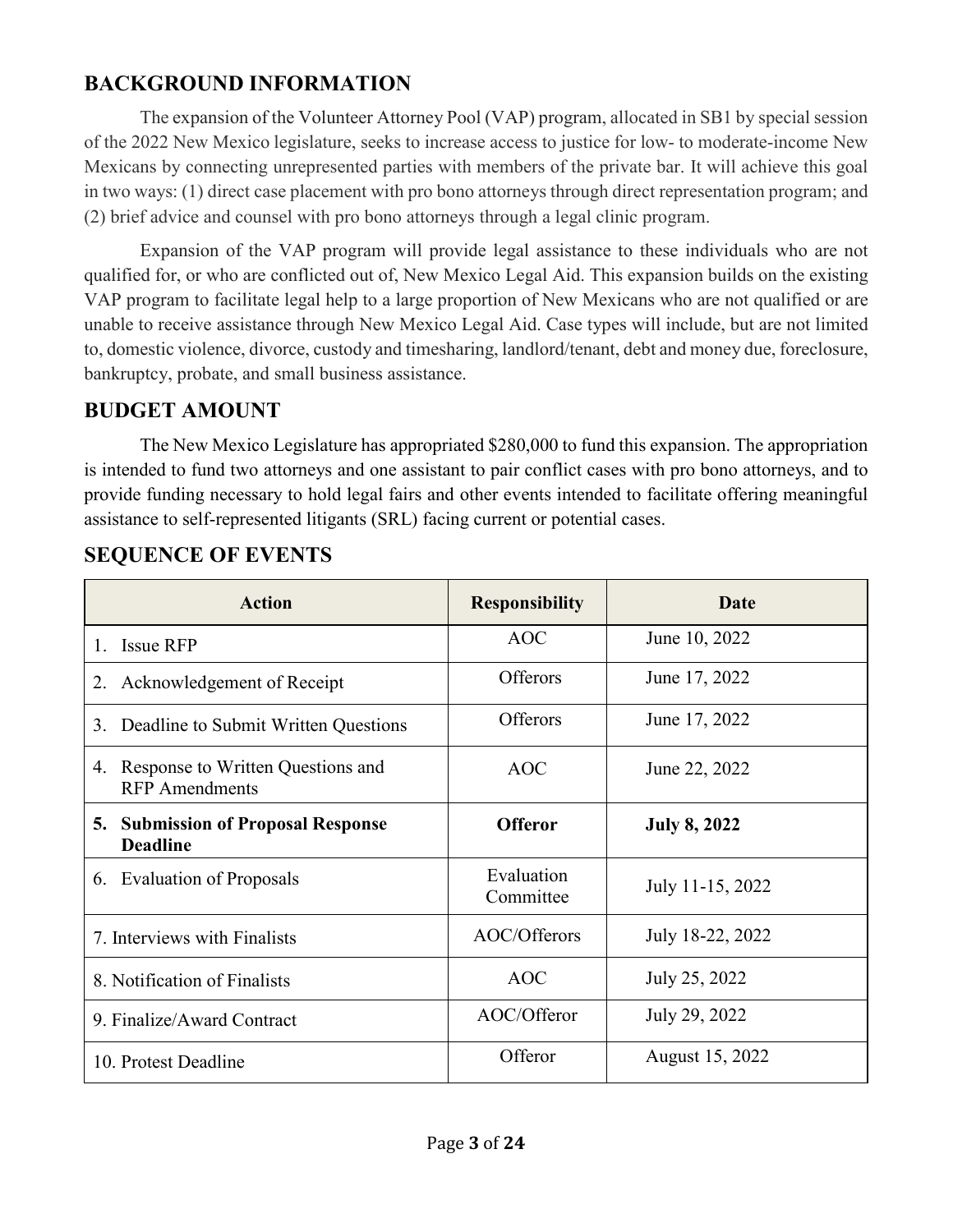# <span id="page-3-0"></span>**PURPOSE OF REQUEST FOR PROPOSALS**

### <span id="page-3-1"></span>*Solicitation of Proposals*

This Request for Proposals (RFP) has been developed for the purpose of soliciting, evaluating, and selecting proposals in a fair and competitive manner. If an offeror fails to meet any mandatory items set forth in this RFP, their proposal will be declared non-responsive.

All costs incurred by the offeror in the preparation, transmittal, or presentation of any proposal or material submitted in response to this RFP shall be borne solely by the offeror.

Before the award is made, the AOC may conduct discussions with offerors who submit proposals that are determined to be reasonably susceptible of being selected for awards, but the award may be made without discussions.

When it is in the best interest of the State of New Mexico, this RFP may be canceled, or any and all proposals may be rejected in whole or in part.

Any contract awarded as a result of this RFP process may be terminated or reduced in scope if sufficient appropriations or authorizations do not exist. Such termination will be affected by the AOC by sending written notice to the contractor. The decision of the AOC as to whether sufficient appropriations and authorizations are available will be accepted by the contractor as final.

Applicants may revise or withdraw their proposal before the proposal submission deadline date and time by delivering written notice to the AOC Procurement Manager. The revision or withdrawal must be signed by the person submitting the proposal.

If it becomes necessary to revise any part of the RFP or if additional information is needed to clarify any provision of the RFP, the revision and/or additional information shall be provided to all persons who receive the RFP packet. All persons intending to make a proposal shall provide written acknowledgment of receipt of any revisions or supplements. The AOC shall not issue a revision or supplement to the RFP less than seven working days before the deadline set for the receipt of proposals, unless the AOC extends the deadline.

Any protests of the award must be made in accordance with the Procurement Code, NMSA 1978 Section 13-1-1 through 13-1-199.

# <span id="page-3-2"></span>*Acknowledgement of Receipt June 17, 2022 5:00 p.m. MDT*

Potential offerors should email the "Acknowledgement of Receipt Form" (APPENDIX A) to be placed on the procurement distribution list. The form should be signed by an authorized representative of the organization, dated, and returned to the Procurement Manager on **June 17, 2022 5:00 p.m. MDT.**

The procurement distribution list will be used for the distribution of written responses to questions. Failure to return the Acknowledgement of Receipt form shall constitute a presumption of receipt and rejection of the RFP, and the potential offeror's organization name shall not appear on the distribution list.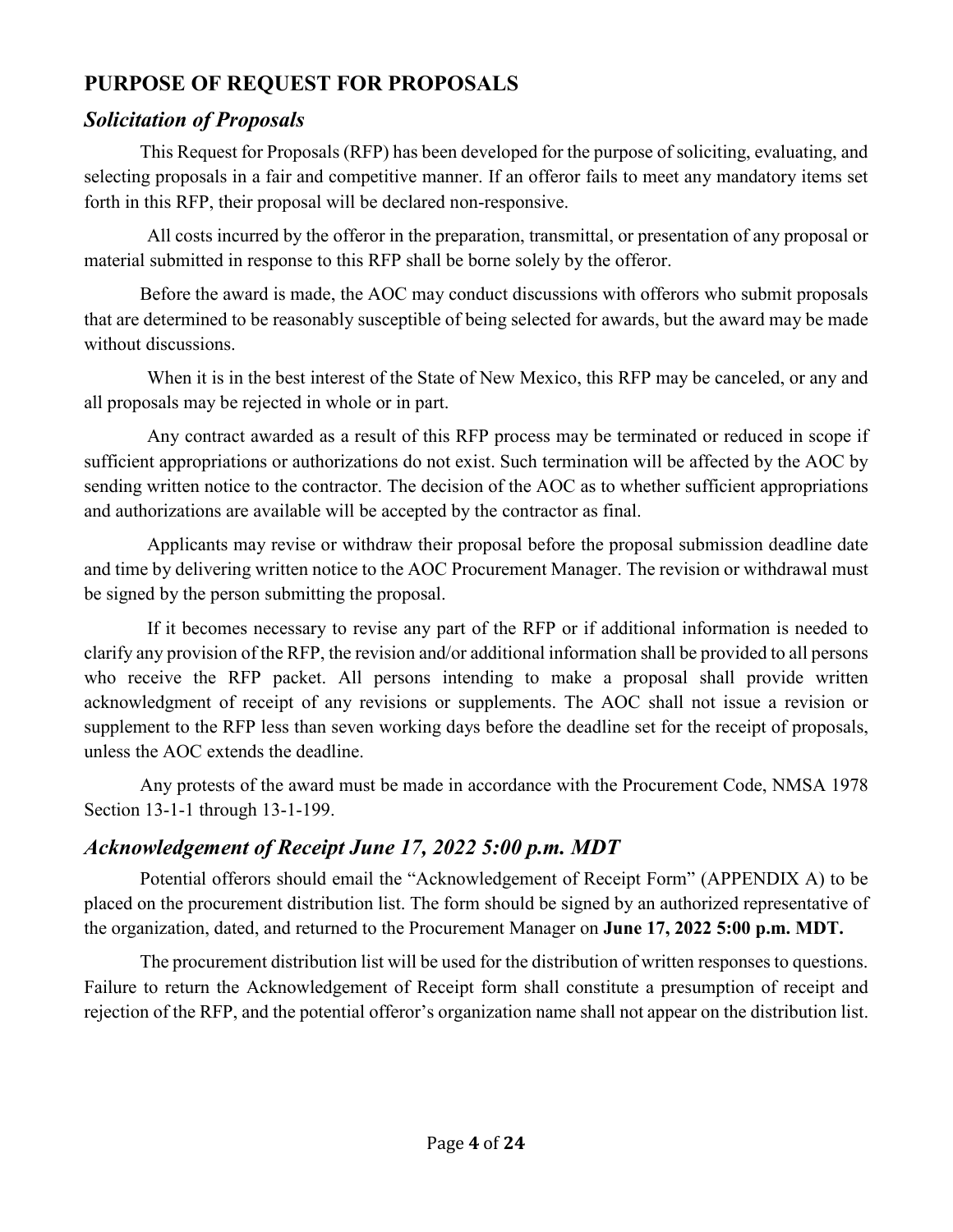### <span id="page-4-0"></span>**SCOPE OF WORK**

The goal of the VAP program expansion is to assist low- to moderate-income individuals who are not qualified for, or are conflicted out of, New Mexico Legal Aid. The successful offeror for this expansion will develop events, services, and techniques to assist SRLs with meaningful legal assistance.

Staff duties include:

- A. Identifying and intake of conflict cases:
	- a. Cases above income/asset guidelines
	- b. Cases with substantive conflicts
	- c. Cases wherein Legal Aid is unable to serve the client for any reason
- B. Sharing the VAP database of attorneys and connecting appropriate attorney with SRL needs
- C. The VAP will provide:
	- a. Case intake
	- b. Case review by a staff attorney
	- c. Case referral to the private bar where appropriate
	- d. Limited brief services by a staff attorney where appropriate
	- e. Legal fairs aimed at moderate income New Mexicans
	- f. Case type examples include:
		- 1) Employment
		- 2) Debt issues
		- 3) Landlord/tenant
		- 4) Non-probate transfers
		- 5) Small business assistance
		- 6) Domestic matters (divorce, child custody, kinship guardianship)
		- 7) Foreclosure
		- 8) Other
- D. Fiscal Administration
	- a. Prepare a detailed project budget
	- b. Maintain project activity and case logs
	- c. Create monthly invoices describing billable project activity in detail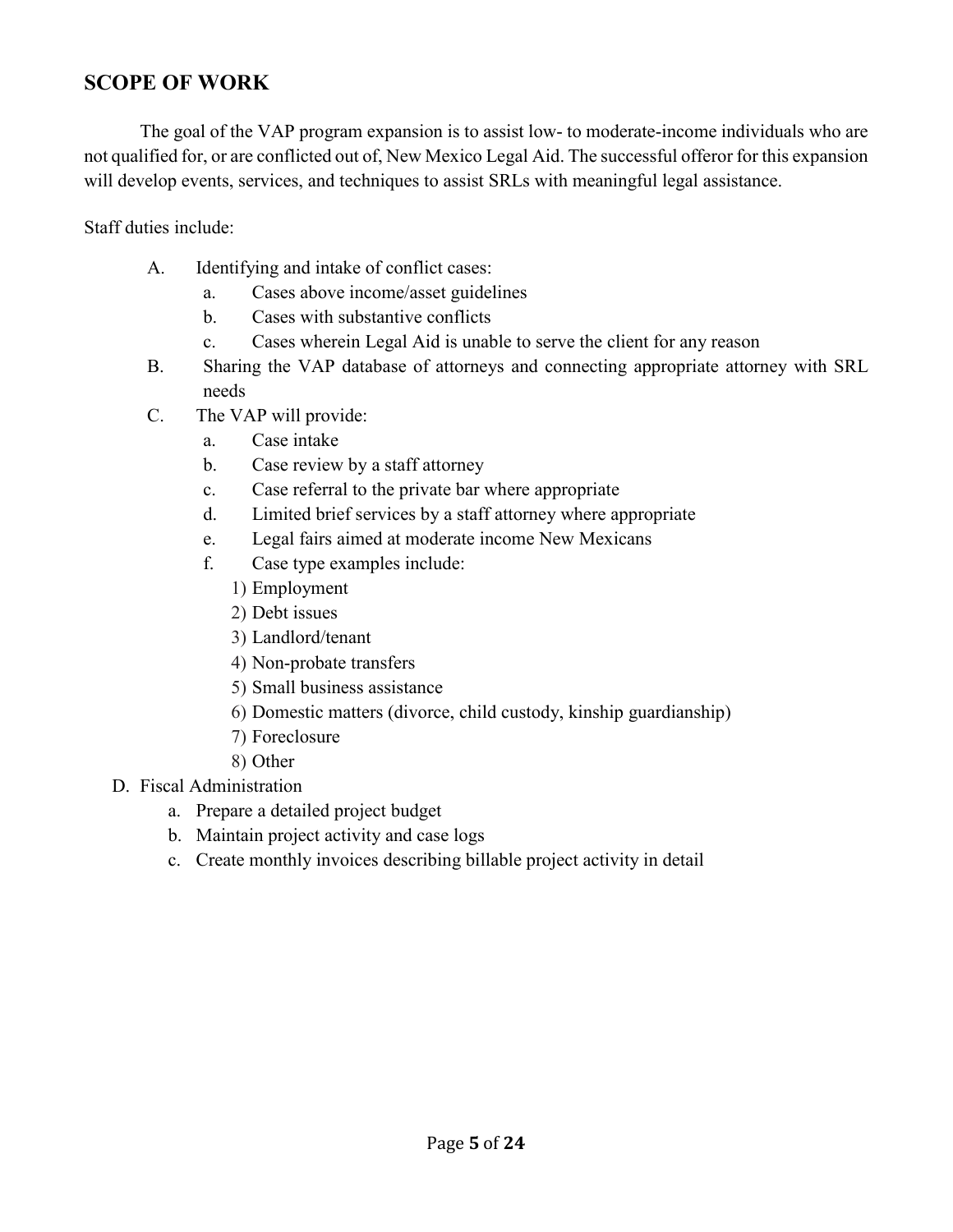### <span id="page-5-0"></span>*Compensation*

Offerors shall comply with all contracting and billing procedures of the AOC and State of New Mexico, including the accurate submission of monthly activity logs, which summarizes performance with each invoice. Offerors shall agree to submit monthly invoices to the AOC between the first and fifteenth day of each contract month, for services performed the month prior. Invoices and activity log(s) shall be submitted via email to the AOC. **Invoices and activity logs submitted after than the 15th of every subsequent service month may result in a decrease or total loss of reimbursement, at the discretion of the AOC.** Payments shall be made by the AOC to the successful Offeror(s) within thirty days upon receipt of an accurate and complete invoice for service satisfactorily performed.

### <span id="page-5-1"></span>*Experience, Mandatory Service Components, and References*

Offerors must submit a detailed narrative statement of relevant experience, including professional qualifications and other experiences related to legal representation in child welfare matters as described in the Scope of Work and Mandatory Service Components above (*see* page 6). Resumes must also be included.

### <span id="page-5-2"></span>*Submission Response Deadline July 8, 2022, at 3:00pm MDT*

Proposals must be received by the AOC by the above date and time to be accepted for review. Proposals are to be submitted electronically. Requests for extensions of this deadline shall not be granted. Proposals received after the above date and time will not be accepted and will be returned to the applicant.

### <span id="page-5-3"></span>*Interaction with the AOC and the Court*

The AOC will assign a staff person and a program manager, to work with the Offeror(s) to manage the contract, its requirements, and deliverables. Such management and oversight by the AOC, however, does not relieve the Offeror(s) of the primary responsibility for complying with deliverables and meeting deadlines in the contract, or other requirements as requested by the AOC and the Commission.

### <span id="page-5-4"></span>*Basic Requirements and Conditions*

#### 1. Acceptance of Conditions Governing the Procurement

Offerors must indicate their acceptance of the Conditions Governing the Procurement section in the letter of transmittal. Submission of a proposal constitutes acceptance of the Evaluation Criteria.

#### 2. Incurring Costs

Any cost incurred by the offeror in preparation, transmittal, or presentation of any proposal or material submitted in response to this RFP shall be borne solely by the offeror.

#### 3. Prime Contractor Responsibility

Any contract that may result from this RFP shall specify that the prime contractor is solely responsible for fulfillment of the contract with the AOC. The AOC will make contract payments to only the prime contractor.

#### 4. Subcontractors

Page **6** of **24** Any contract that may result from this RFP shall specify that the prime contractor shall not subcontract any portion of the services to be performed under this Agreement without the written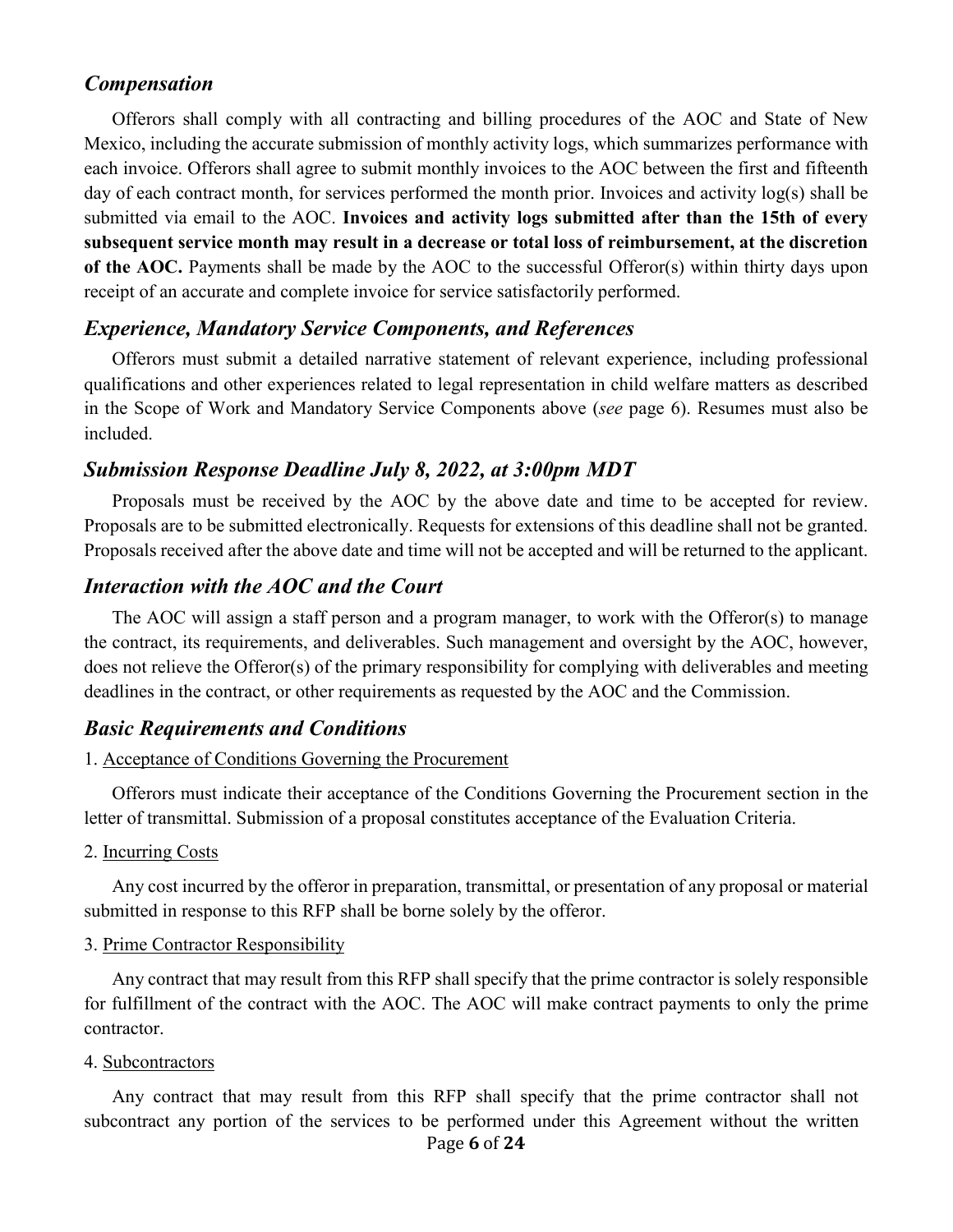approval of the AOC.

#### 5. Questions about the RFP

Responses will be provided only to questions submitted in writing and only to clarify information already included in this RFP. Written questions must be received by October 4, 2021, and should be sent via email to the AOC. All questions and responses must be made public to all offerors through www.nmcourts.gov.

#### 6. Response to Written Questions and RFP Amendments

Written responses to written questions and any RFP amendments shall be posted through www.nmcourts.gov by June 22, 2022.

Additional written requests for clarification of distributed answers and amendments must be received by the Procurement Manager no later than three (3) days after any response and/or amendments are issued.

#### 6. Amended Proposals

An offeror may submit an amended proposal before the deadline for receipt of proposals. Such amended proposals must be complete replacements for a previously submitted proposal and must be clearly identified as such in the transmittal letter. The personnel of the AOC will not merge, collate, or assemble proposal materials.

#### 7. Amendments to the RFP

If amendments to the RFP are issued, it will be posted on the NM Courts Website (www.nmcourts.gov/court-administration/request-for-proposals/). If amendment content to RFP is needed that affect price or technical content, an amendment will be issued no later than one (1) week before the due date for proposal submissions.

### 8. Offeror's Rights to Withdraw Proposal

Offerors will be allowed to withdraw their proposals at any time prior to the deadline for receipt of proposals. The offeror must submit a written withdrawal request signed by the offeror's duly authorized representative addressed to the AOC. The approval or denial or withdrawal requests received after the deadline for receipt of the proposals is governed by the applicable procurement regulation.

### 9. Disclosure of Proposal Contents

The proposals will be kept confidential until a contract is awarded. At that time, all proposals and documents pertaining to the proposals will be open to the public, except for the material which is proprietary or confidential. The AOC will not disclose or make public any pages of a proposal which the offeror has stamped or imprinted "proprietary" or "confidential," subject to the following requirements.

Proprietary or confidential data shall be readily separable from the proposal in order to facilitate eventual public inspection of the non-confidential portion of the proposal. Confidential data is normally restricted to confidential financial information concerning the offeror's organization and data that qualifies as a trade secret in accordance with the Uniform Trade Secrets Act, 57-3-A-1 to 57-3A-7, NMSA 1978.

If a request is received for disclosure of data for which an offeror has made a written request for confidentiality, the AOC shall examine the offeror's request and make a written determination that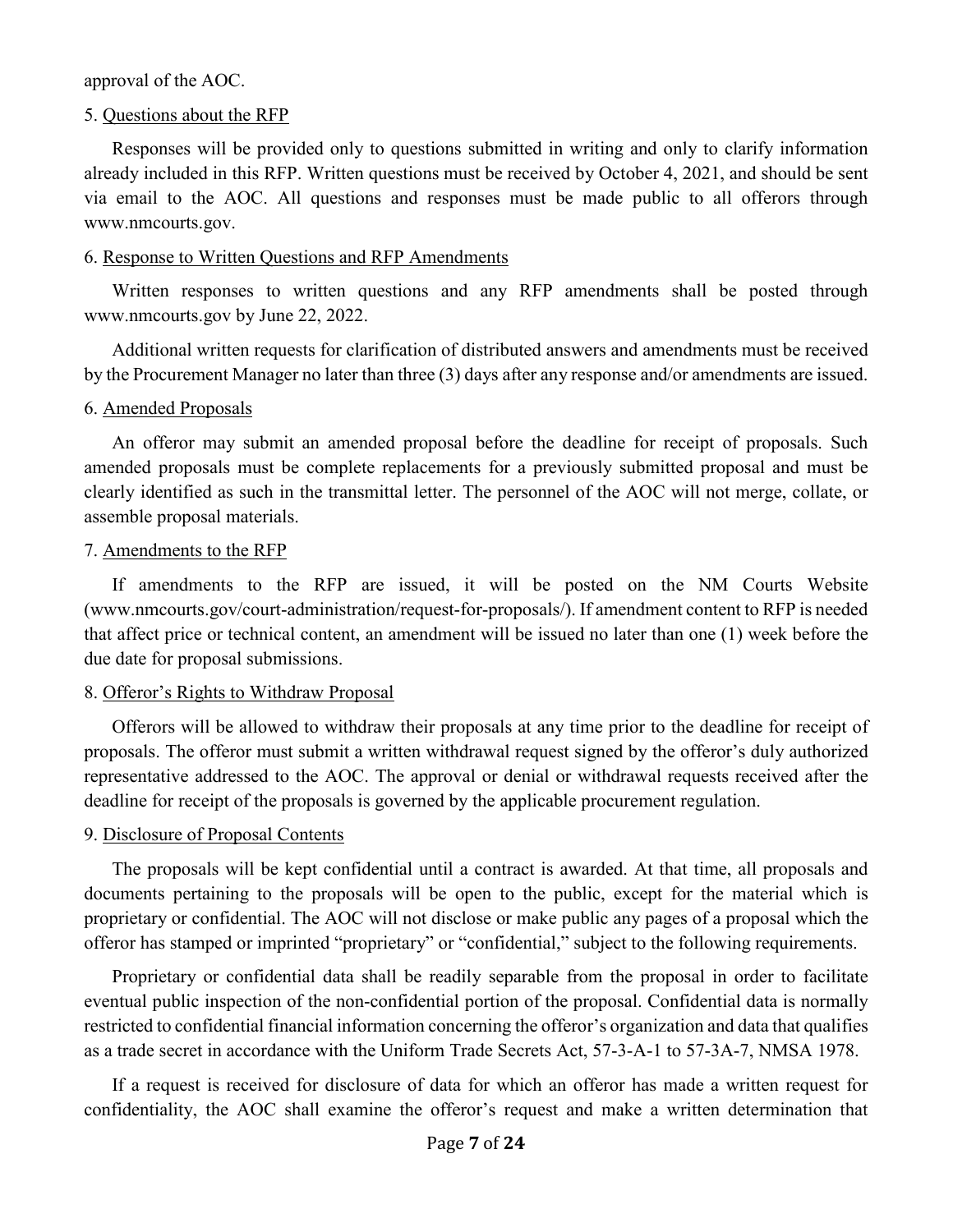specifies which portions of the proposal should be disclosed. Unless the offeror takes legal action within 10 days to prevent the disclosure, then the proposal shall be open to public inspection subject to any continuing prohibition on the disclosure of confidential data.

### 10. No Obligation

This procurement in no manner obligates the AOC or any of its departments or agencies to the service offered until a valid written contract is approved by the AOC.

### 11. Termination

This RFP may be canceled at any time up to and including the deadline for submitting protests and any and all proposals may be rejected in whole or in part when the AOC determines such action to be in the best interest of the AOC and the State of New Mexico.

### 12. Sufficient Appropriation

Any contract awarded as a result of this RFP process may be terminated if sufficient appropriations or authorizations do not exist. Such termination will be affected by sending written notice to the contractor. The decision of the AOC as to whether sufficient appropriations and authorizations are available will be accepted by the contractor as final.

### 13. Agreement

The AOC requires that all offerors agree to be bound by the General Requirements contained in the RFP. Any offeror concerns must be brought promptly to the attention of the AOC.

### 14. Governing Law

This procurement and any agreement with offerors that may result shall be governed by the laws of the State of New Mexico.

### 15. Basis for Proposal

Only information supplied by the AOC in writing through the AOC or in this RFP should be used as the basis for the preparation of offeror proposals.

### 16. Contract Terms and Conditions (*see* Sample Contract Appendix D)

The contract between the AOC and the Contractor or Contractors will follow the format specified by the AOC. Should an offeror object to any of the terms and conditions of the AOC as contained in this Section, then the offeror must propose specific alternative language that would be acceptable to the AOC. General references to the offeror's terms and conditions or attempts at complete substitutions are not acceptable to the AOC and will result in disqualification of the offeror's proposal. Offerors must provide a brief discussion of the purpose and impact, if any, of each proposed change followed by the specific proposed alternate wording. All contracts for professional services are subject to the review and approval by the AOC.

### 17. Offeror's Terms and Conditions

Offerors must submit with the proposal a complete set of any additional terms and conditions which they expect to have included in a contract negotiated with the AOC.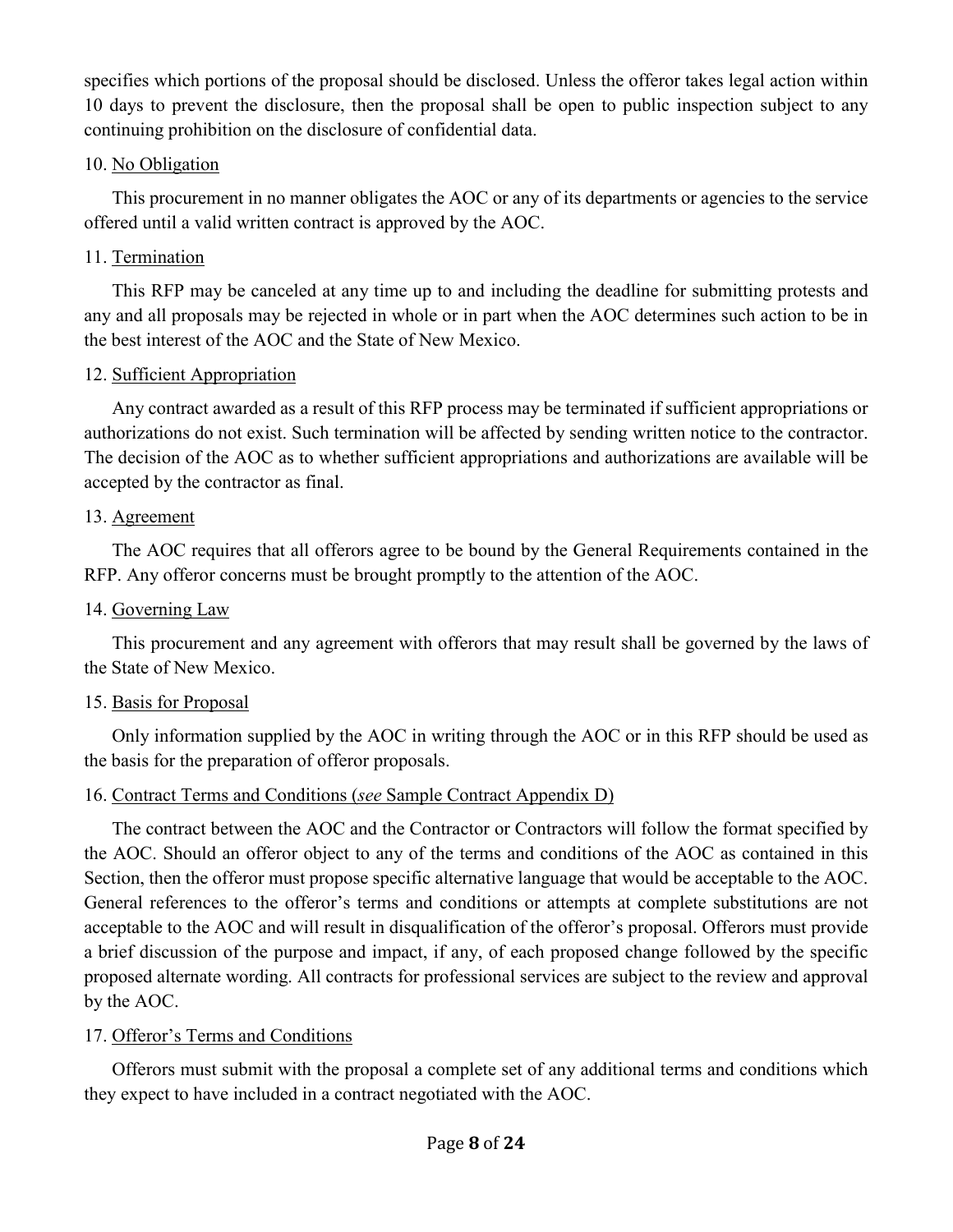### 18. Contract Deviations

Any additional terms and conditions, which may be the subject of negotiation, will be discussed only between the AOC and the selected offerors and will not be deemed an opportunity to amend the offerors proposal.

### 19. Offeror Qualifications

The Evaluation Committee may make such investigations as necessary to determine the ability of the offeror to adhere to the requirements specified within this RFP. The Evaluation Committee will reject the proposal of any offeror who is not a responsible offeror or fails to submit a responsive offer as defined in NMSA 1978 Sections 13-1-83 and 13-1-85.

### 20. Right to Waive

The Evaluation Committee reserves the right to waive minor irregularities. The Evaluation Committee also reserves the right to waive mandatory requirements, provided that, all of the otherwise responsive proposals failed to meet the same mandatory requirements, and the failure to do so does not otherwise materially affect the procurement. The right to waive minor irregularities and mandatory requirements is at the sole discretion of the Evaluation Committee.

### 21. Change in Contractor Representatives

The AOC reserve the right to require a change in Contractor representatives if the assigned representatives are not, in the opinion of the AOC, representing the Contractor adequately.

### 22. Notice of Criminal Penalties

The Procurement Code, NMSA 1978 Sections 13-1-28 through 13-1-199, imposes civil and misdemeanor criminal penalties for its violation. In addition, the New Mexico Criminal Statutes impose felony penalties for bribes, gratuities, and kickbacks.

### 23. Right to Publish

Throughout the duration of this procurement process and contract term, potential offerors and Contractors must secure from the AOC written approval prior to the release of any information that pertains to the potential work or activities covered by this RFP or the subsequent contact. Failure to adhere to this requirement may result in disqualification of the offeror's proposal or termination of the contract.

### 24. Ownership of Proposals

All documents submitted in response to this RFP will become the property of the AOC and the State of New Mexico.

### 25. Electronic Mail Address Required

The majority of the communication regarding this procurement will be conducted by electronic mail (email) and so any offeror must have a valid email address to receive correspondence.

# <span id="page-8-0"></span>**CONTACT INFORMATION**

Procurement Manager Contact Information: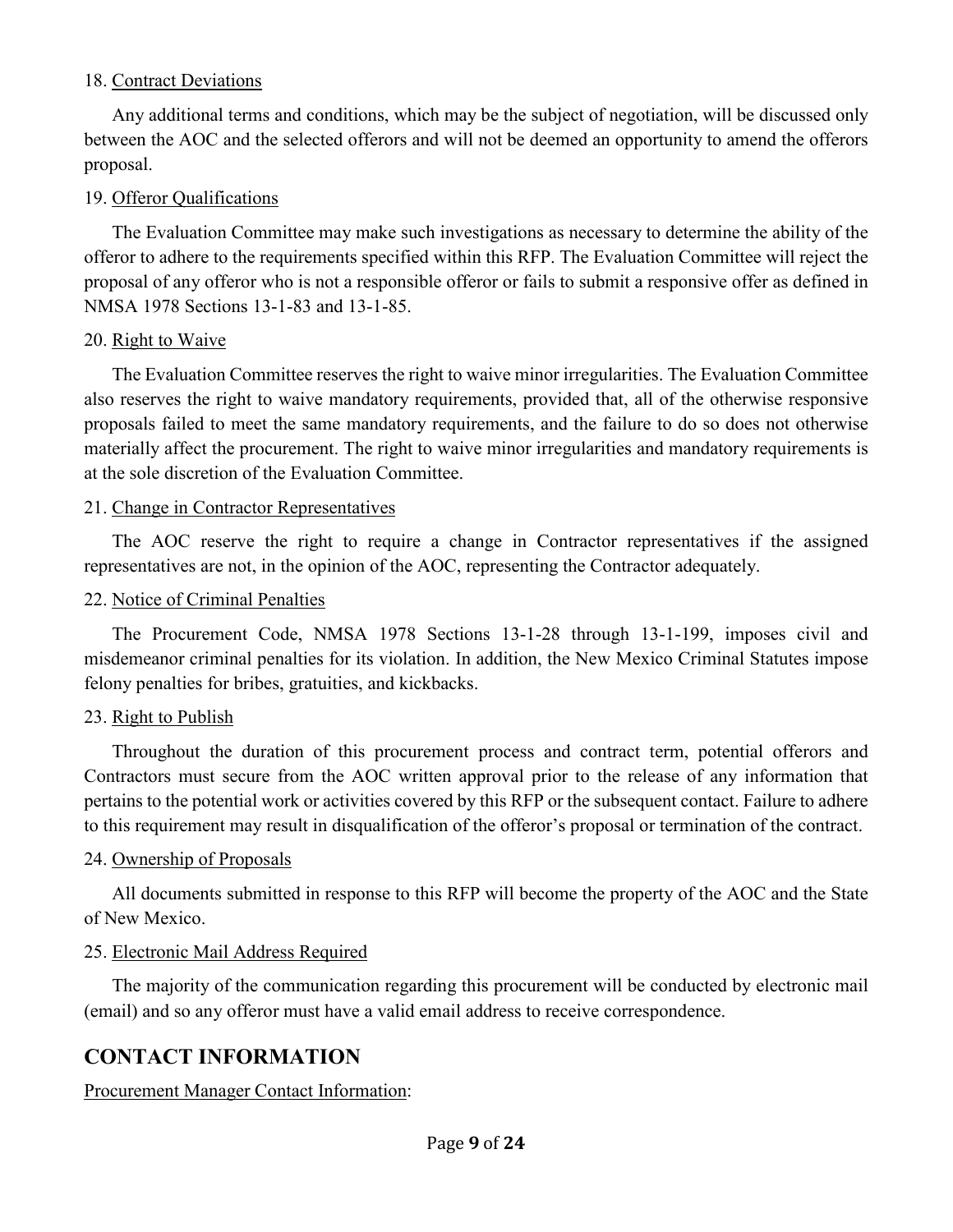Kerry Armour Administrative Office of the Courts Email: aockla@nmcourts.gov

General Counsel Contact Information:

Celina Jones Administrative Office of the Courts Email: aoccaj@nmcourts.gov

# <span id="page-9-0"></span>**PROPOSAL SUBMISSIONS**

All proposals shall be communicated to:

Kerry Armour Administrative Office of the Courts Email: aockla@nmcourts.gov

# <span id="page-9-1"></span>**PROPOSAL FORMAT AND ORGANIZATION**

#### 1. Number of Responses

Offerors may submit more than one proposal. If submitting more than one proposal, then the offeror shall identify each proposal as distinct from any other submission.

2. Proposal Submittal

Offerors shall email their proposal on or before the closing date and time for receipt of proposals.

3. Proposal Format

In order to facilitate the analysis of responses to the RFP, vendors are required to prepare their proposals in accordance with the instructions outlined in this section. All proposals must be typewritten and submitted as a PDF with standard 8.5x11 pages. All components of a proposal submission must be submitted as a single PDF file. The AOC will not collate individual files within a proposal.

### 4. Proposal Organization

The proposal must be organized and indexed in the following format and must contain, at a minimum, all listed items in the sequence indicated:

- (a) Letter of Transmittal (APPENDIX B)
- (b) Table of Contents
	- 1) Proposal (following Scope of Work, *see* pages 5-7 and Evaluation Criteria, *see* page 13)
	- 2) Proposal Narrative (detailing offers' experience and qualifications)
- (c) Project Proposal (detailing Offeror's approach to the work as outlined in the Mandatory Service Components on page 6.)
- (d) Cost Proposals **(any and all discussion of proposed costs, rates, or expenses must occur only in the Cost Proposal file)**
- (e) Campaign Contribution Form (APPENDIX C)
- (f) Offeror's Additional Terms and Conditions (if any)
- (g) Other Supporting Material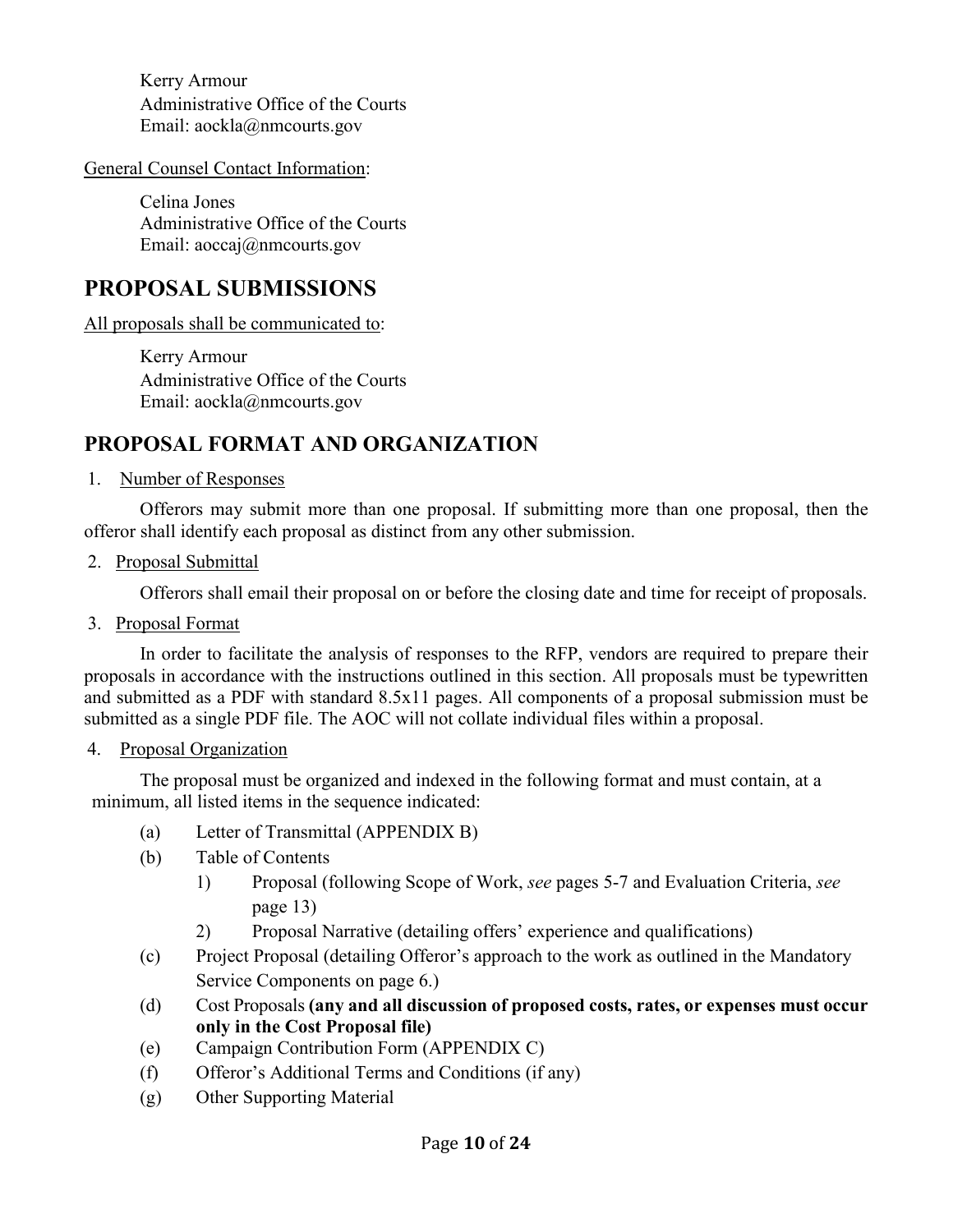Within each section of their proposal, offerors should address the items in the order in which they appear in this RFP with specific attention paid to the Scope of Work, Project Narrative, and Mandatory Service Components.

### **The Cost Proposal** *must* **be provided in a separate document together with the cost proposal form. Failure to adhere to this requirement invalidates the offeror's bid.**

All forms provided in the RFP must be thoroughly completed and included in the appropriate section of the proposal. Any proposal that does not adhere to these requirements may be deemed nonresponsive and rejected on that basis. Offerors may attach other materials which may improve the quality of their responses. However, these materials should be included as items in a separate appendix.

#### 5. Letter of Transmittal (APPENDIX B)

Each proposal must be accompanied by a Letter of Transmittal. The letter of transmittal MUST:

- a) identify the RFP being responded to:
- b) identify the submitting firm;
- c) identify the name and title of the person authorized to contractually obligate the firm;
- d) identify the name, title, and telephone number of the person authorized to negotiate the contract on behalf of the firm;
- e) identify the names, titles, and telephone numbers of the persons to be contacted for clarification;
- f) explicitly indicate acceptance of the Conditions Governing the Procurement;
- g) be signed by the person authorized to contractually obligate the firm;
- h) acknowledge receipt of any and all amendments to this RFP; and
- i) include any federal tax identification number and/or New Mexico Gross Receipts Tax number.
- 6. Resumes

Each proposal must attach the most recent resumes of the offeror(s).

7. Campaign Contribution Disclosure

Potential offerors must submit with their response the "Campaign Contribution Disclosure Form" (APPENDIX C) pursuant to NMSA 1978, Section 13-1-191.1 (2007).

### <span id="page-10-0"></span>**EVALUATION**

### <span id="page-10-1"></span>*Process*

A representative of the AOC will open the proposals immediately after the deadline and will record them in the proposal log. An evaluation committee will review all proposals based on the published criteria and may, or may not, request an oral presentation by offerors. Proposals must be in electronic format. All proposals will be reviewed for compliance with the mandatory requirements stated in this document. Proposals deemed to be non-responsive will be eliminated from further consideration. The determination as to non-responsiveness is under the discretion of the AOC in coordination with the evaluation committee of is final. The AOC may contact the offeror for clarification. The evaluation committee may use additional sources of information to complete an evaluation.

Page **11** of **24** Proposals deemed to be responsive will be evaluated by the evaluation committee based on the evaluation criteria and the assigned point value. Offerors with the highest points earned will be selected as finalists. If offerors are requested to submit best and final responses, then they will have points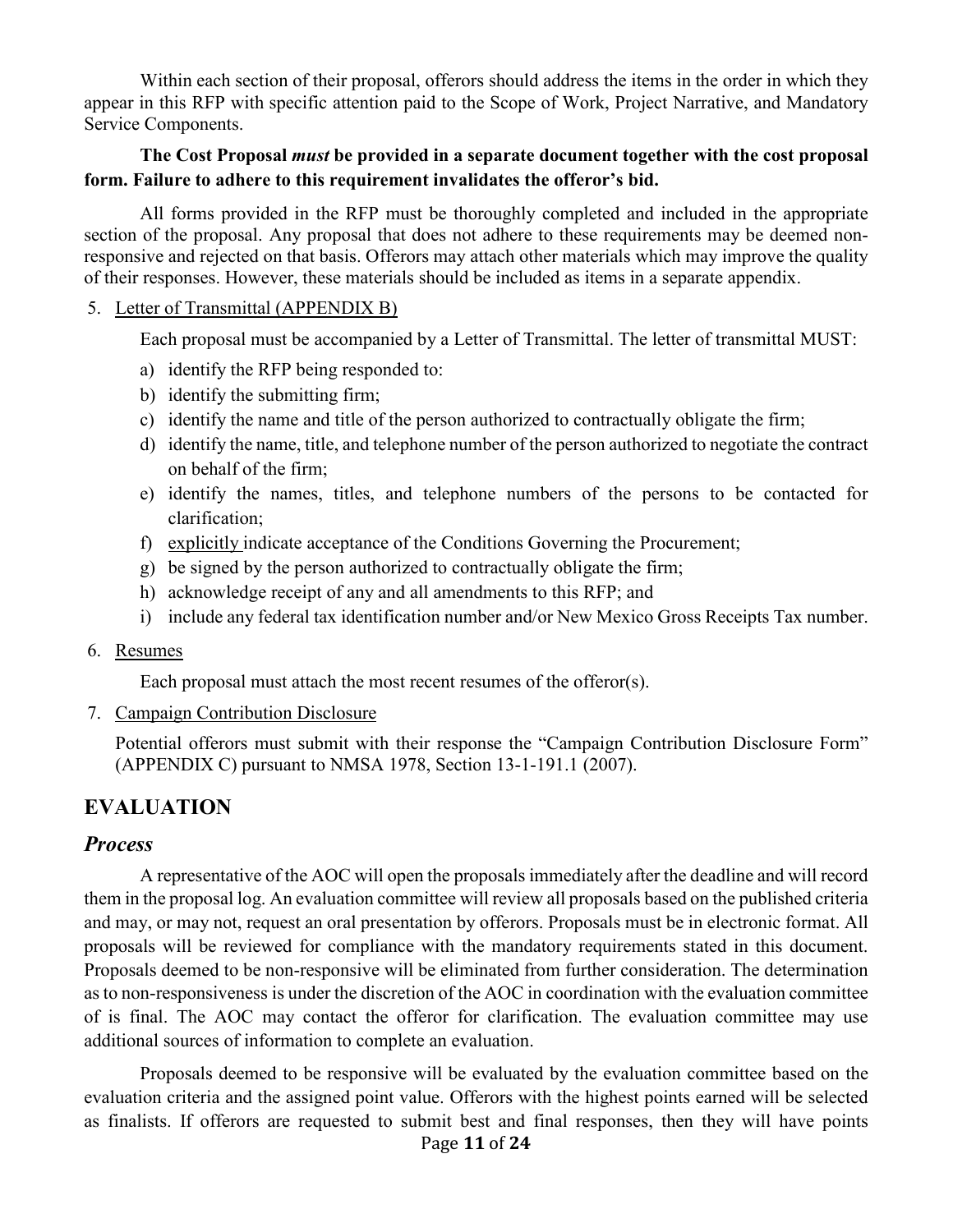recalculated based on the best and final response. The responsible offeror whose proposal is most advantageous to the AOC when taking evaluation criteria into consideration will be recommended for contract award. It is important to note that any serious deficiency in any one factor may be grounds for rejection despite the overall score.

The AOC will send an email with the award letter to the successful offeror and will send regret notifications to unsuccessful offerors.

### 1. Notification of Finalists

The Procurement Manager will notify the finalist offerors on November 1, 2021. Only finalists will be invited to participate in the subsequent steps of the procurement.

### 2. Finalist Interviews

Finalist will be required to participate in an interview process to be held from November 2 through 8, 2021. Finalists will be requested to schedule an interview appointment at the same time that receive notice their selection as a finalist.

### 3. Finalize and Award Contract(s)

The contract(s) shall be finalized and awarded to the Offeror(s) whose proposal(s) is/are most advantageous on November 9, 2021. In the event that mutually agreeable terms cannot be reached within the timeframe specified, the AOC reserves the right to finalize a contract with the next most advantageous Offeror(s) without undertaking a new procurement process. The most advantageous proposal(s) may or may not have received the most points in the evaluation process. The award is subject to the appropriate State approvals. Award of the contract(s) will not vest any Offeror(s) with contract rights, and any contract(s) will not be binding until contract execution and approval. Award occurs at the time a contract mutually acceptable to the AOC, and the successful Offeror(s) has been finalized.

### 4. Protest Deadline

Any protest by an Offeror must be timely and in conformance with Section 13-1-172, NMSA 1978, and applicable procurement regulations. The fifteen (15) day protest period for responsive Offerors shall begin on the day following the contract award and will end at 5:00 pm MDT on August 15, 2022. Protest must be written and must include the name and address of the protestor. It must also contain a statement of grounds for protest including appropriate supporting exhibits, and it must specify the ruling requested from the Procurement Manager. The protest must be emailed to the Protest Manager at the electronic address as listed under this section. Protests received after the deadline will not be accepted.

### All protests shall be communicated to:

Tesha Henderson Administrative Office of the Courts Email: aoctlh@nmcourts.gov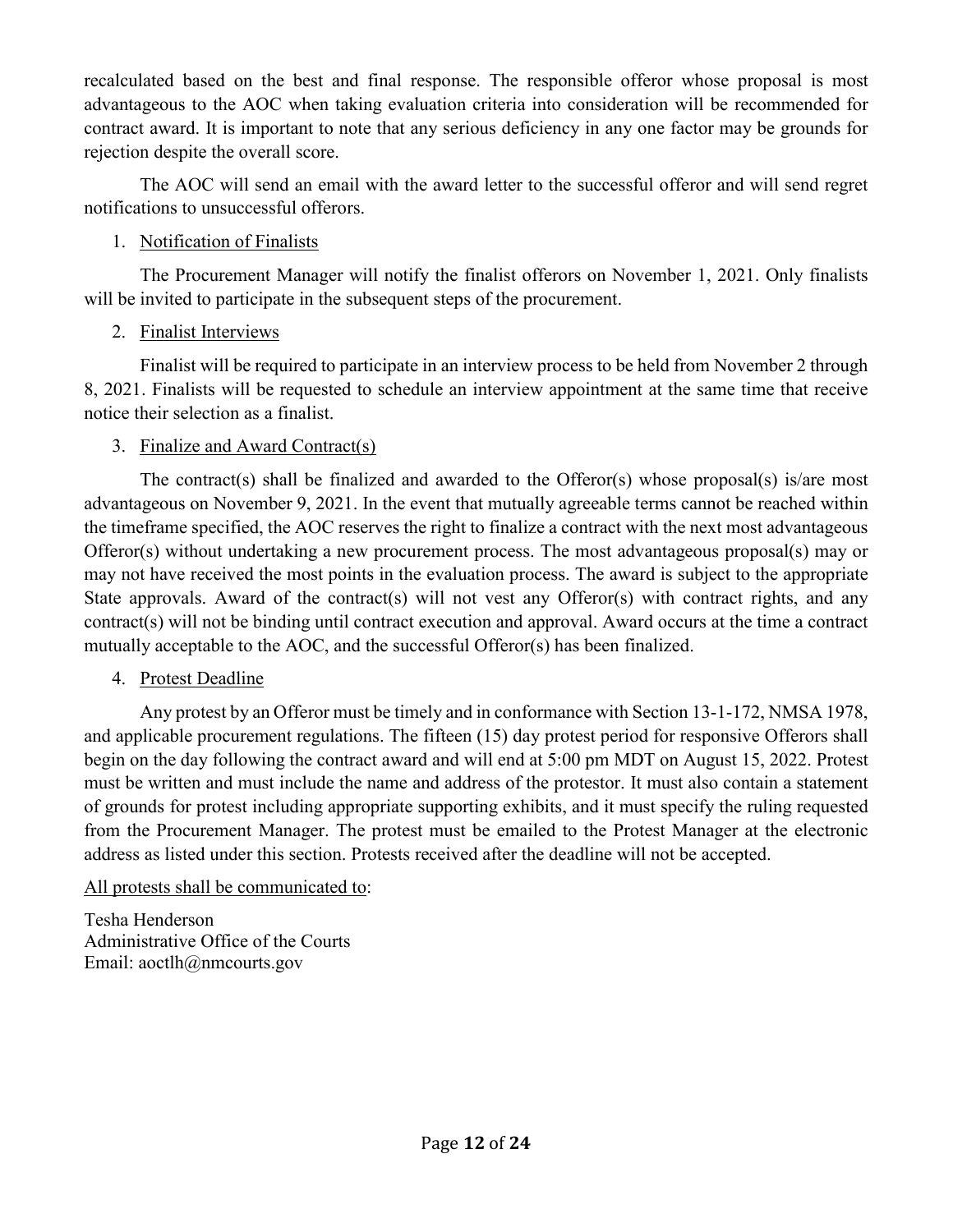# <span id="page-12-0"></span>*Criteria*

**EVALUATION POINT TABLE**: The following is a summary of evaluation factors with a point value assigned to each factor. These weighted factors will be used in the evaluation of individual Offeror proposals.

| Factor                                  | Score | <b>Rationale for Score</b> |
|-----------------------------------------|-------|----------------------------|
| 1. The proposal describes in detail     | /30   |                            |
| how the offeror will meet each of       |       |                            |
| the mandatory service components        |       |                            |
| 2. The proposal includes                | /15   |                            |
| comprehensive information about         |       |                            |
| any expertise the offeror has as it     |       |                            |
| relates to the criteria in the proposal |       |                            |
| narrative section.                      |       |                            |
| 3. The proposed program staff have      | /15   |                            |
| demonstrated experience with            |       |                            |
| regard to the VAP and the specific      |       |                            |
| criteria listed in the proposal         |       |                            |
| narrative section of the RFP and        |       |                            |
| have experience in program              |       |                            |
| management that relate to the           |       |                            |
| mandatory service components.           |       |                            |
| 4. The proposal describes a plan for    | /15   |                            |
| performing effective outreach to        |       |                            |
| parties in eligible cases, including    |       |                            |
| providing information and               |       |                            |
| meaningful program assistance           |       |                            |
| 5. The proposal describes a plan for    | /15   |                            |
| collecting and maintaining data         |       |                            |
| about contact with participants and     |       |                            |
| case outcomes                           |       |                            |
| 6. Cost Proposal                        | /10   |                            |
|                                         |       |                            |
|                                         |       |                            |
| <b>TOTAL</b>                            | 100   |                            |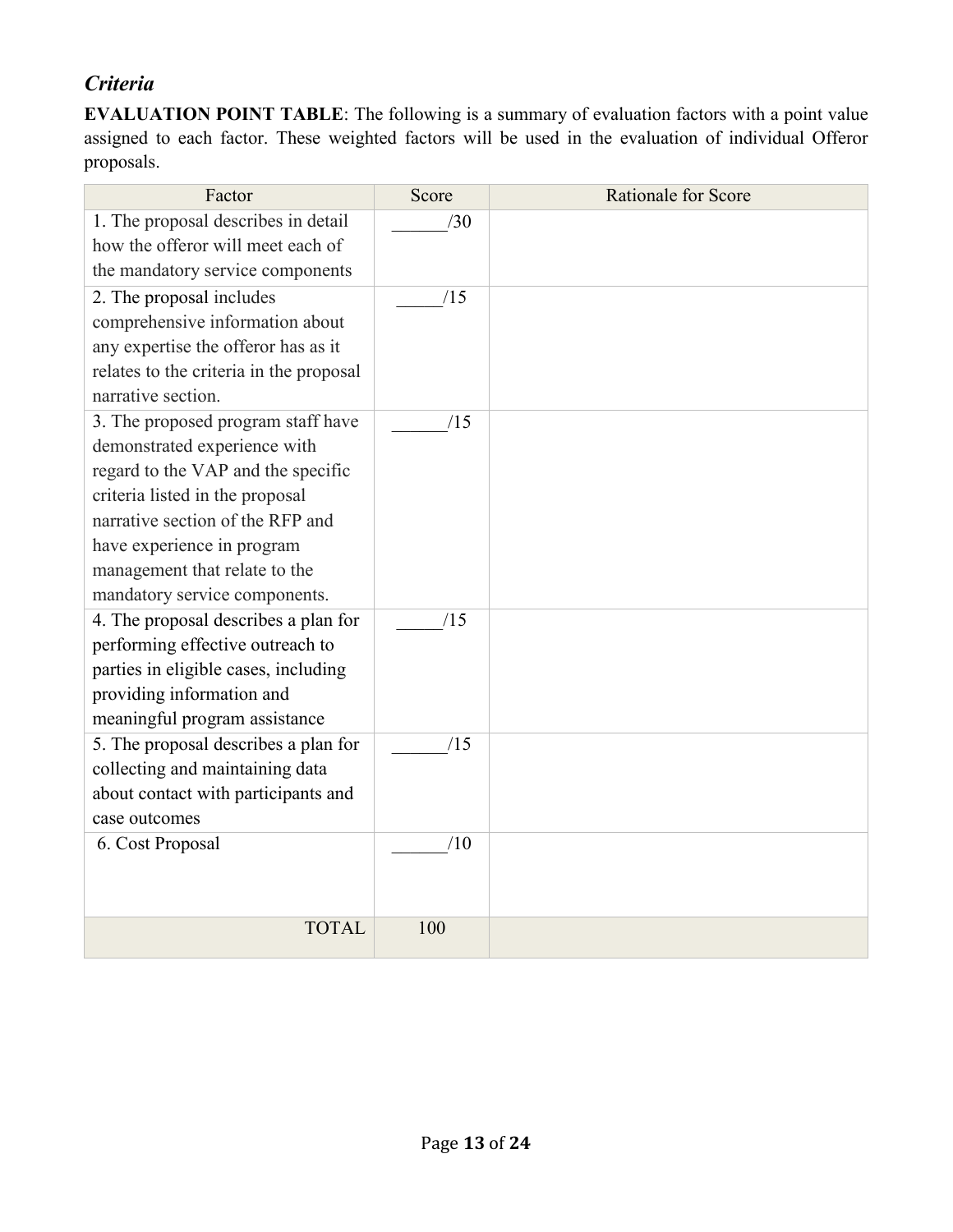# <span id="page-13-0"></span>**APPENDIX A: ACKNOWLEDGEMENT OF RECEIPT FORM RFP NUMBER: RFP TITLE:**

In acknowledgement of receipt of this Request for Proposal, the undersigned agrees that s/he/they has received a complete copy, beginning with the title page and table of contents, and ending with Attachments.

The acknowledgement of receipt should be signed and emailed to the AOC Procurement Manager no later than 5:00 p.m. MDT on June 17, 2022. Only potential Offerors who elect to return this form, which has been completed with the indicated intention of submitting a proposal, will receive copies of all Offeror written questions and the AOC's written responses to those questions, as well as any RFP amendments that may be issued.

|                   | PHONE NUMBER: FAX NUMBER: |
|-------------------|---------------------------|
|                   |                           |
|                   | STATE: ZIP:               |
|                   | $E-MAIL:$                 |
| <b>SIGNATURE:</b> | DATE:                     |

This name and address will be used for all correspondence related to the Request for Proposal.

### **Your firm does/does not (circle one) intend to respond to this Request for Proposal.**

Send Acknowledgement to:

Kerry Armour Administrative Office of the Courts Email: aockla@nmcourts.gov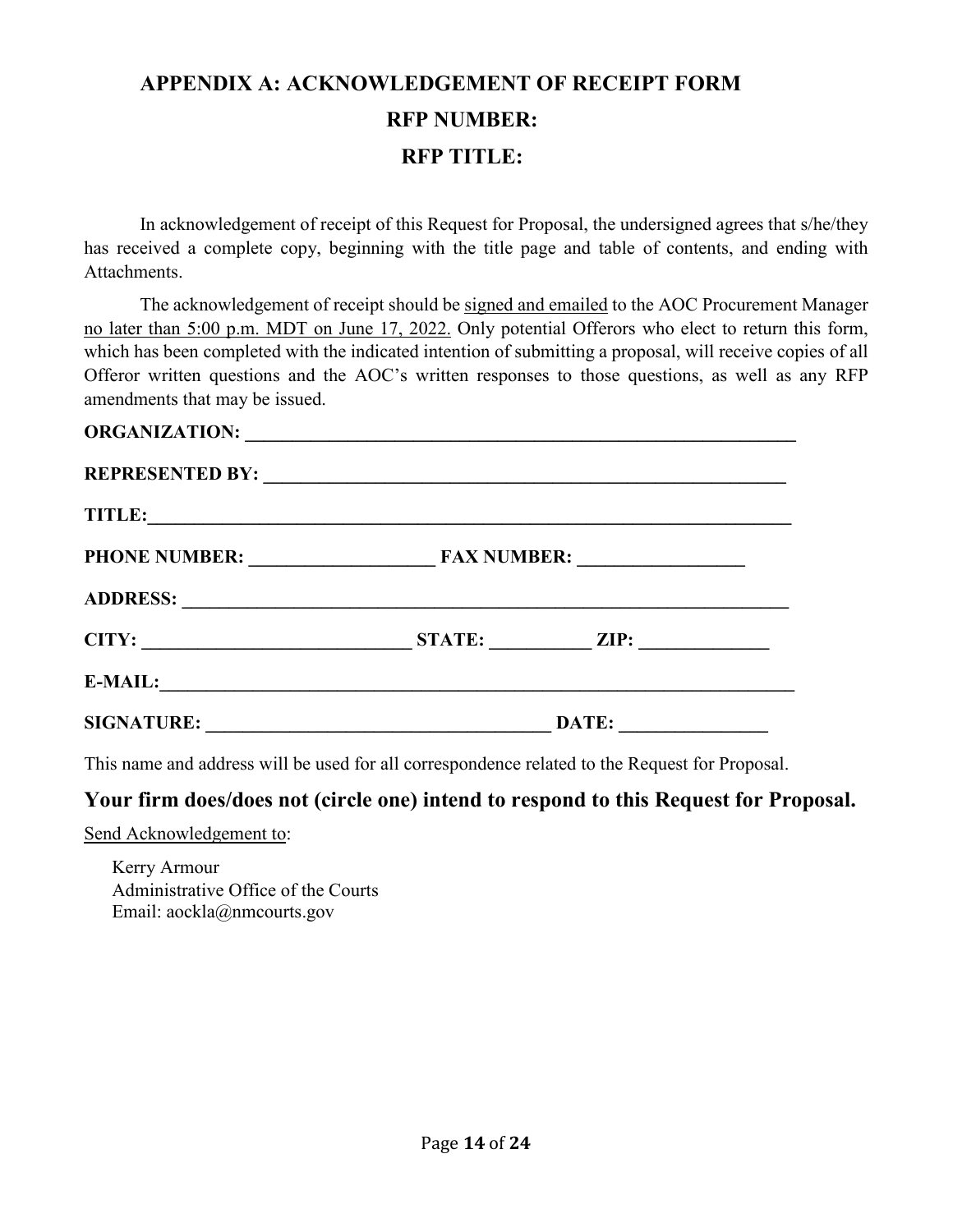# <span id="page-14-0"></span>**APPENDIX B: LETTER OF TRANSMITTAL**

| APPLICANT:                      |
|---------------------------------|
|                                 |
|                                 |
|                                 |
| $E-MAIL:$                       |
|                                 |
|                                 |
|                                 |
|                                 |
|                                 |
|                                 |
| TOTAL COST AND CERTIFICATION \$ |

The proposer understands that the AOC reserves the right to reject any or all proposals and to waive any irregularities in order to award the bid in the best interest of the State of New Mexico.

I hereby certify that I am authorized to act on behalf of the company making this proposal and that all statements made in this document are true and correct to the best of my knowledge.

 $\mathcal{L}_\text{max}$  , and the contract of the contract of the contract of the contract of the contract of the contract of the contract of the contract of the contract of the contract of the contract of the contract of the contr

Signature Date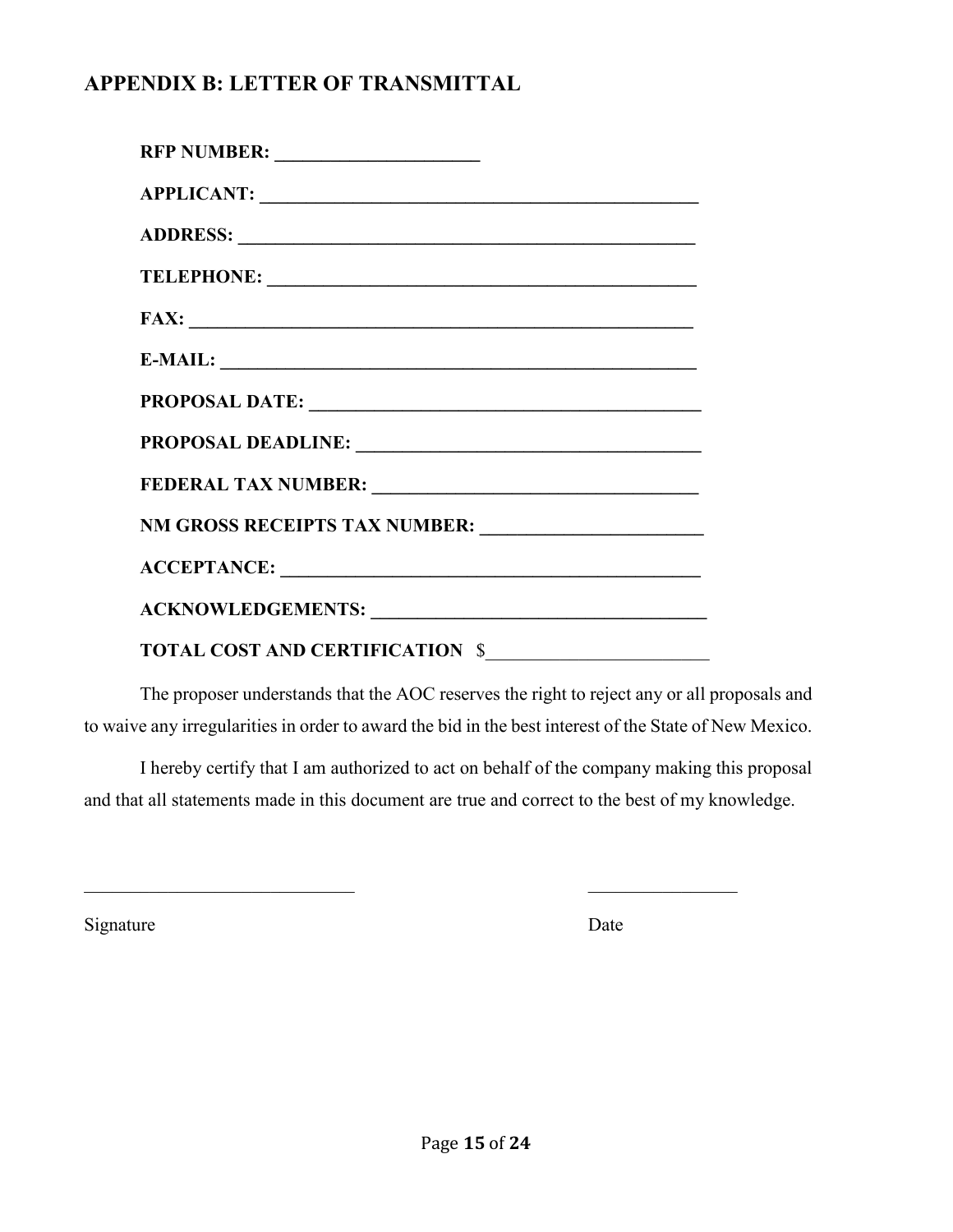### <span id="page-15-0"></span>**APPENDIX C: CAMPAIGN CONTRIBUTION FORM**

### **CAMPAIGN CONTRIBUTION DISCLOSURE FORM**

THIS FORM MUST BE INCLUDED IN THE REQUEST FOR PROPOSALS AND MUST BE FILED BY ANY PROSPECTIVE CONTRACTOR WHETHER OR NOT THEY, THEIR FAMILY MEMBER, OR THEIR REPRESENTATIVE HAS MADE ANY CONTRIBUTIONS SUBJECT TO DISCLOSURE.

Pursuant to the Procurement Code NMSA 1978, Section 13-1-191.1 (2007), any prospective contractor seeking to enter into a contract with any state agency or local public body must file this form with that state agency or local public body.

A prospective contractor subject to this section shall disclose all campaign contributions given by the prospective contractor or a family member or representative of the prospective contractor to an applicable public official of the state or a local public body during the two years prior to the date on which a proposal is submitted or, in the case of a sole source or small purchase contract, the two years prior to the date on which the contractor signs the contract, if the aggregate total of contributions given by the prospective contractor or a family member or representative of the prospective contractor to the public official exceeds two hundred fifty dollars (\$250.00) over the two-year period.

Furthermore, pursuant to NMSA 1978 Section 13-1-181 the state agency or local public body may cancel a solicitation or proposed award for a proposed contract or a contract that is executed may be terminated pursuant to NMSA 1978 Section 13-1-182 if:

1) a prospective contractor, a family member of the prospective contractor, or a representative of the prospective contractor gives a campaign contribution or other thing of value to an applicable public official or the applicable public official's employees during the pendency of the procurement process, or,

2) a prospective contractor fails to submit a fully completed disclosure statement pursuant to the law.

The following definitions apply:

"**Applicable public official**" means a person elected to an office or a person appointed to complete a term of an elected office, who has the authority to award or influence the award of the contract for which the prospective contractor is submitting a response to a proposal or who has the authority to negotiate a sole source or small purchase contract that may be awarded without submission of a competitive proposal.

"**Campaign contribution**" means a gift, subscription, loan, advance, or deposit of money or other thing of value, including the estimated value of an in-kind contribution, that is made to or received by an applicable public official or any person authorized to raise, collect, or expend contributions on that official's behalf for the purpose of electing the official to statewide or local office. "Campaign Contribution" includes the payment of a debt incurred in an election campaign, but does not include the value of services provided without compensation or unreimbursed travel or other personal expenses of individuals who volunteer a portion or all of their time on behalf of a candidate or political committee, nor does it include the administrative or solicitation expenses of a political committee that are paid by an organization that sponsors the committee.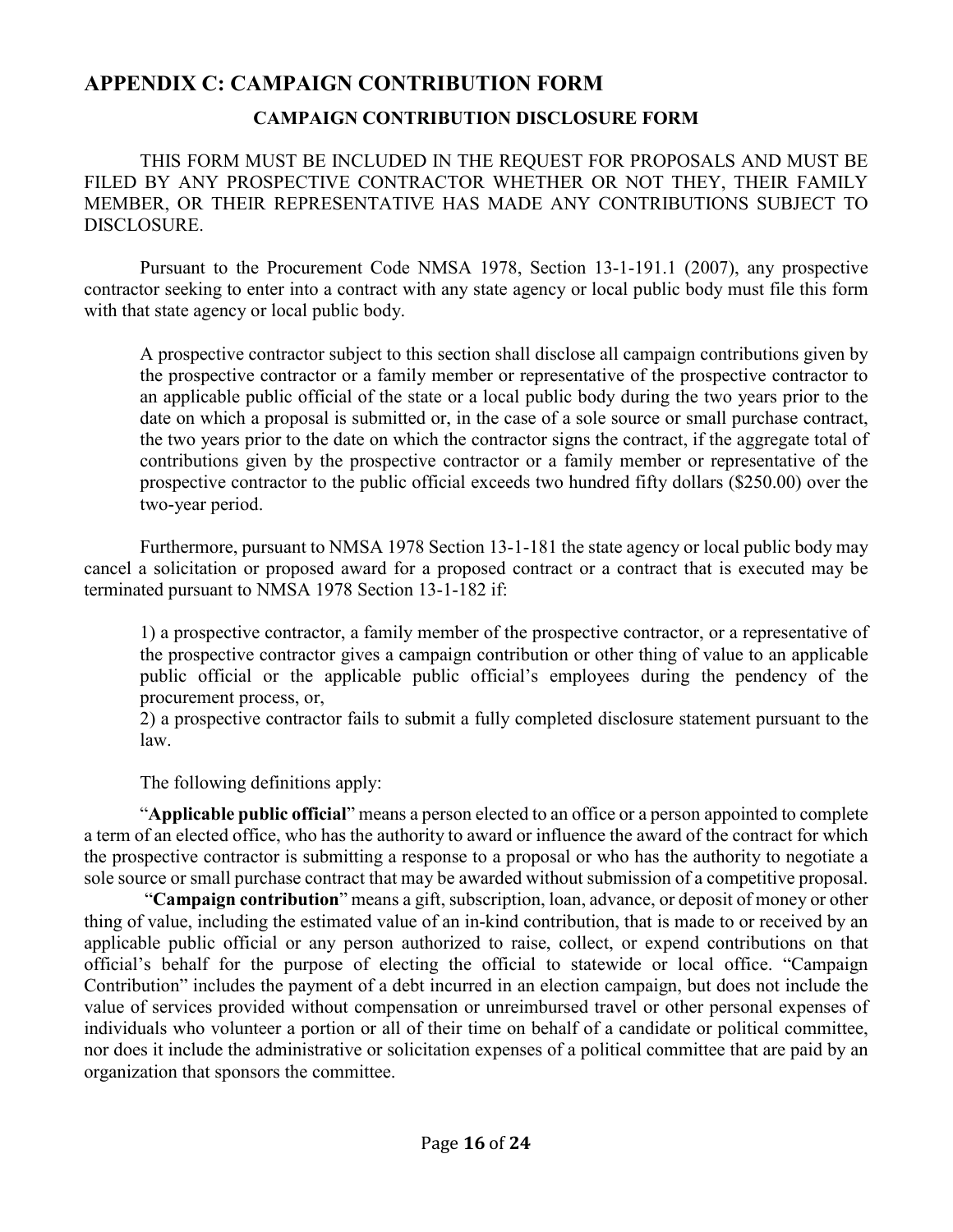"**Family member**" means spouse, father, mother, child, father-in-law, mother-in-law, daughterin-law, or son-in-law of (a) a prospective contractor, if the prospective contractor is a natural person; or (b) an owner of a prospective contractor.

"**Pendency of the procurement proces**s" means the time period commencing with the public notice of the request for proposals and ending with the award of the contract or the cancellation of the request for proposals.

"**Prospective contractor**" means a person or business that is subject to the competitive sealed proposal process set forth in the Procurement Code or is not required to submit a competitive sealed proposal because that person or business qualifies for a sole source or a small purchase contract.

"**Representative of a prospective contractor**" means an officer or director of a corporation, a member or manager of a limited liability corporation, a partner of a partnership or a trustee of a trust of the prospective contractor.

### **DISCLOSURE OF CONTRIBUTIONS BY PROSPECTIVE CONTRACTOR:**

|                                                                                                                                                                                            |                                                                                           | Contribution Made By: 1988 and 2008 and 2008 and 2010 and 2010 and 2010 and 2010 and 2010 and 2010 and 2010 and 2010 and 2010 and 2010 and 2010 and 2010 and 2010 and 2010 and 2010 and 2010 and 2010 and 2010 and 2010 and 20 |  |
|--------------------------------------------------------------------------------------------------------------------------------------------------------------------------------------------|-------------------------------------------------------------------------------------------|--------------------------------------------------------------------------------------------------------------------------------------------------------------------------------------------------------------------------------|--|
| <b>Date Contribution(s) Made:</b>                                                                                                                                                          |                                                                                           |                                                                                                                                                                                                                                |  |
| <b>Amount(s) of Contribution(s):</b>                                                                                                                                                       | the control of the control of the control of the control of the control of the control of |                                                                                                                                                                                                                                |  |
| <b>Nature of</b>                                                                                                                                                                           |                                                                                           | $\text{Contribution(s)}:\underline{\hspace{2.5cm}}$                                                                                                                                                                            |  |
| (Attach extra pages if necessary)                                                                                                                                                          |                                                                                           |                                                                                                                                                                                                                                |  |
| Signature                                                                                                                                                                                  | Date                                                                                      | Title (position)                                                                                                                                                                                                               |  |
| $-OR-$<br>NO CONTRIBUTIONS IN THE AGGREGATE TOTAL OVER TWO HUNDRED FIFTY<br><b>DOLLARS (\$250) WERE MADE</b> to an applicable public official by me, a family member or<br>representative. |                                                                                           |                                                                                                                                                                                                                                |  |

 $\_$ 

Signature Date Title (position)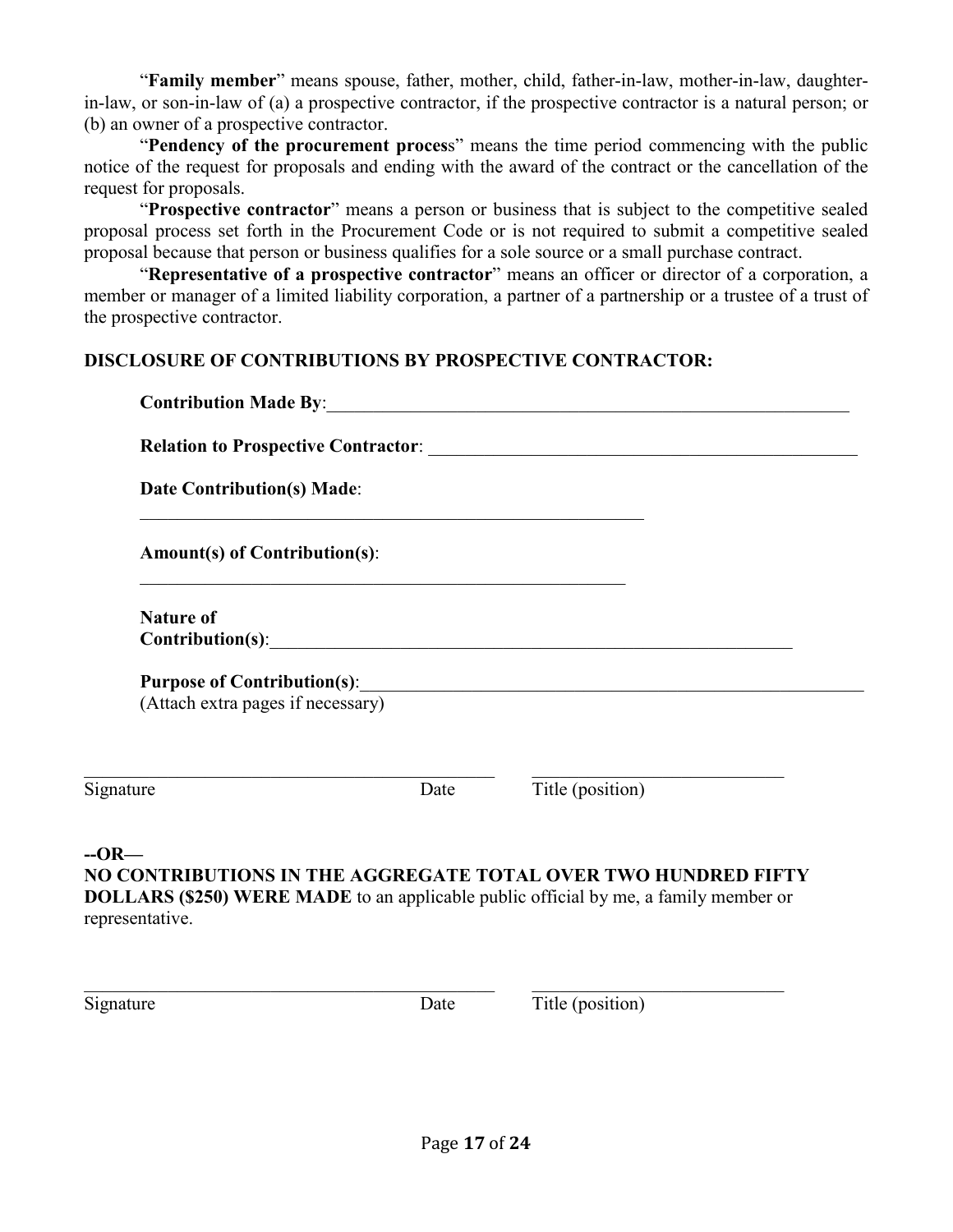### <span id="page-17-0"></span>**APPENDIX D: SAMPLE CONTRACT**

**Contract No.\_\_\_\_\_\_\_\_\_**

### **ADMINISTRATIVE OFFICE OF THE COURTS STATE OF NEW MEXICO**

**THIS AGREEMENT** is made and entered into this day of , 2022, by and between the State of New Mexico, Administrative Office of the Courts, hereinafter referred to as the AOC, and hereinafter referred to as the Contractor to administer and expand the State Volunteer Attorney Pool (VAP) program.

Address of Contractor: Phone Number of Contractor: E-mail Address: DFA Supplier #:

### **IT IS AGREED AS FOLLOWS:**

#### **1. SCOPE OF WORK**

The Contractor will expand the VAP program to increase access to justice for low- to moderate-income New Mexicans by connecting unrepresented parties with members of the private bar. The Contractor will administer the expansion of the program to achieve: (1) direct case placement with pro bono attorneys through direct representation program; and (2) brief advice and counsel with pro bono attorneys through a legal clinic program.

Specific Contractor duties include:

- E. Identifying and evaluate conflict cases:
	- a. Cases above income/asset guidelines
	- b. Cases with substantive conflicts
	- c. Cases wherein Legal Aid is unable to serve the client for any reason
- F. Sharing the VAP database of attorneys and connecting appropriate attorney with SRL needs
- G. Case assignment:
	- a. Case intake
	- b. Case review by a staff attorney
	- c. Case referral to the private bar where appropriate
	- d. Limited brief services by a staff attorney where appropriate
	- e. Legal fairs aimed at moderate income New Mexicans
	- f. Case type examples include:
		- i. Employment
		- ii. Debt issues
		- iii. Landlord/tenant
		- iv. Non-probate transfers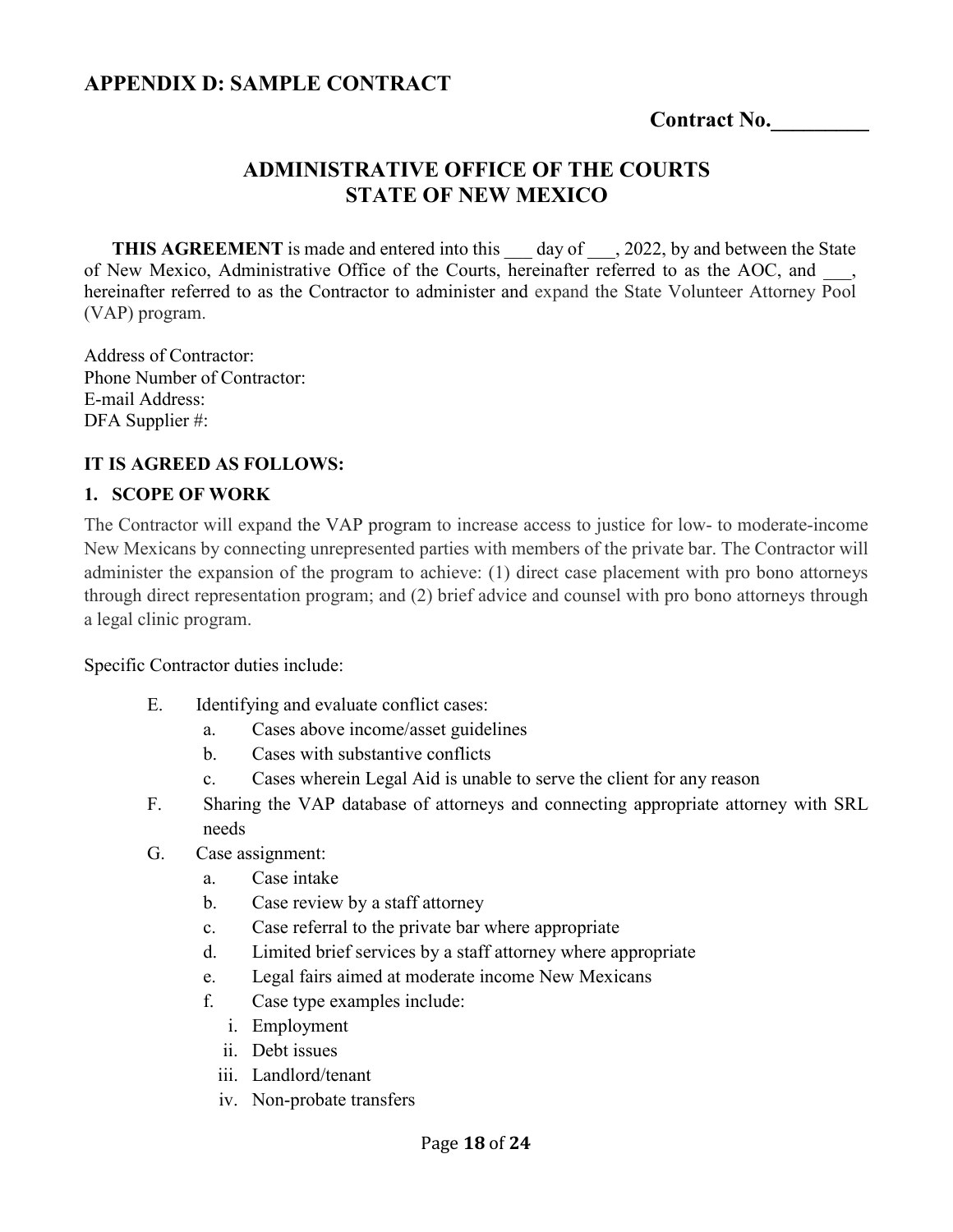- v. Small business assistance
- vi. Domestic matters (divorce, child custody, kinship guardianship)
- vii. Foreclosure
- H. Fiscal Administration
	- a. Prepare a detailed project budget
	- b. Maintain project activity and case logs
	- c. Create monthly invoices describing billable project activity in detail

# **2. COMPENSATION**

A. Compensation for the Contractor's service shall be paid exclusively from funds appropriated to the AOC. Payments pursuant to this Agreement shall provide compensation for all service performed herein. The Contractor shall receive no other compensation from the State for services performed pursuant to this Agreement.

B. The Court shall pay to the Contractor \$ \_\_ for services satisfactorily performed, inclusive of gross receipts taxes. Contractor is responsible for payment of all local, state, and federal taxes as due.

C. Invoices and shall be submitted to the Administrative Office of the Courts, via email, to a designated employee, on or after the 1st but no later than the 15th of every month, for services completed in the prior month. Invoices and logs submitted after than the 15th of every subsequent service month will result in decreased or loss of reimbursement, of the AOC. This deadline will be enforced to ensure fidelity with the federal grant data and evaluation requirements.

D. Each invoice must be dated and have an electronic signature or original signature. Invoices should also include an accurate but brief summary of services performed along with the number of court cases/clients served. Contractor agrees to provide accurate information as required in both the invoice and service log(s). The AOC will provide Contractor with a template of an invoice and service log upon full execution of this contract.

E. Upon acceptance that the services have been received and accepted, payment shall be tendered to the Contractor, within thirty (30) days of the date the invoice is received by the AOC. If the payment is made by mail, the payment shall be deemed tendered on the date it is postmarked. AOC shall not incur late charges, interest, or penalties for failure to make payment within the time specified herein. If the AOC finds that the services are not acceptable, it shall provide the Contractor a letter of exception explaining the defect or objection to the services, and outlining steps the Contractor may take to provide remedial action.

F. If the AOC finds that the services are not acceptable and/or are inaccurately reported, AOC staff shall provide the Contractor with a written explanation for the defect or objection and outline steps the Contractor may take in order to provide immediate remedial action. Pending the outcome of the correction(s) requested, payment to the Contractor may be delayed and/or reduced at the discretion of the AOC management.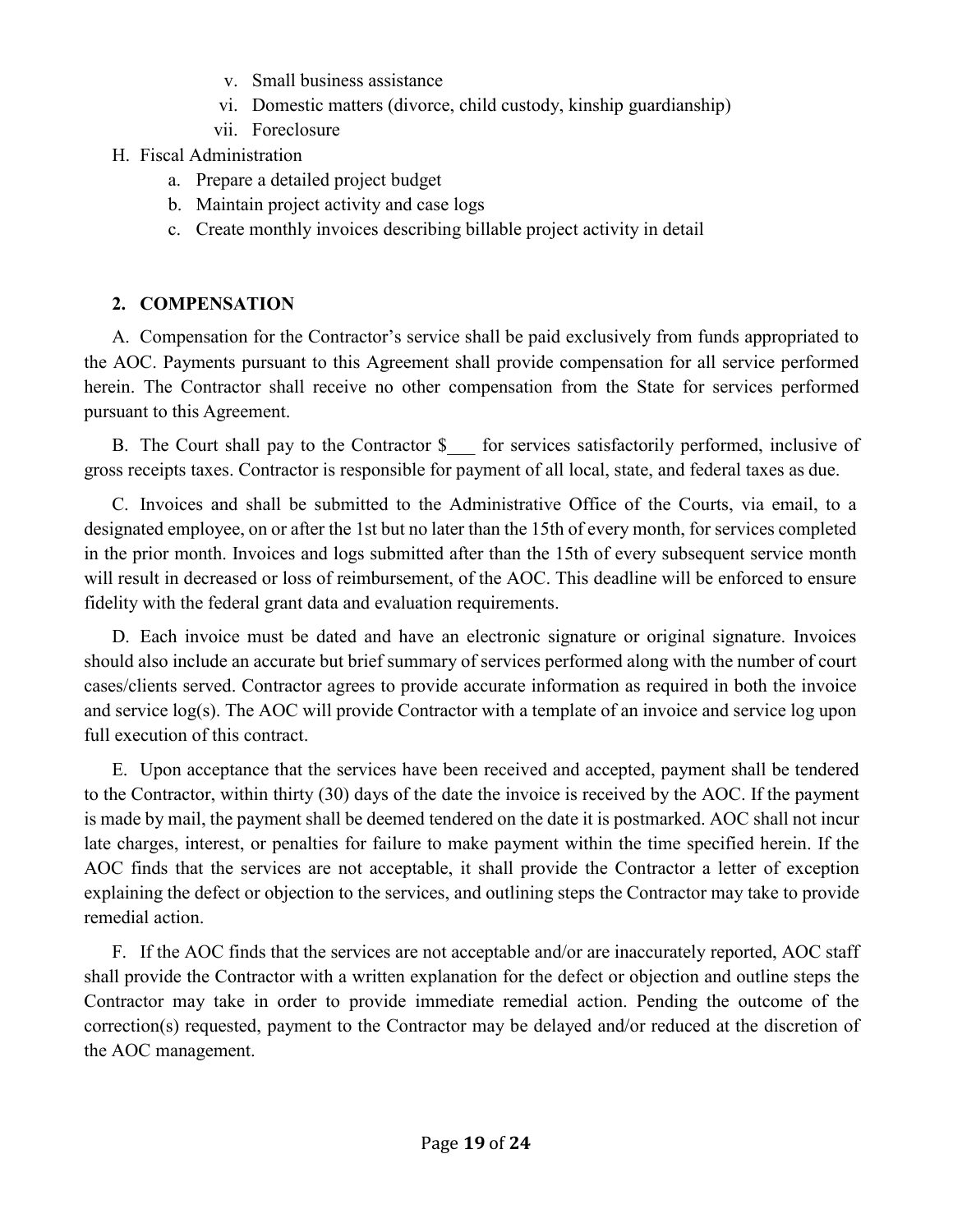G. At the sole discretion of, and with pre-authorization from the AOC, the Contractor may be reimbursed a maximum of \$\_\_\_, inclusive of gross receipts tax, for the purchase of needed goods or services.

H. Contractor agrees to abide by the compensation rules and authorizations set out by the AOC in the above agreement's Scope of Work. If seeking reimbursement for approved expenses, Contractor shall submit adequate and legible receipts and reimbursement paperwork on the 15th of every month with the next monthly invoice. Upon acceptance that sufficient reimbursement paperwork and receipts have been accurately submitted, payment shall be tendered to the Contractor within thirty (30) days of the date the paperwork is approved and accepted by AOC. AOC shall not incur late charges, interest, or penalties for failure to make payments within the time specified herein.

### **3. TERM**

This Agreement shall not become effective until approved by the Administrative Office of the Courts. The term of this agreement shall begin and shall terminate , unless sooner terminated.

### **4. TERMINATION**

A. This Agreement shall terminate at the end of the contract term. This Agreement may be sooner terminated without cause by either of the parties hereto upon written notice delivered to the other party at least 30 days prior to the intended date of termination. By such termination, neither party shall nullify obligations already incurred. If the effective date of the termination occurs prior to the end of the month, the Contractor shall be paid a pro-rated portion of the month specified in paragraph 2(B).

B. Default by either party is cause for termination, provided that written notice is given the other party at least 14 days before such termination shall occur. Default is construed to include any of the following events:

- 1. if the Contractor fails to provide the services set forth herein; or
- 2. if either party fails to comply with the terms of the Agreement.

### **5. STATUS OF CONTRACTOR**

A. The Contractor and the Contractor's agents and employees are independent contractors performing professional services and are not employees of the State of New Mexico and shall not accrue leave, retirement, insurance, bonding, use of state vehicle, or receive benefits afforded to the employees of the State of New Mexico as a result of this Agreement. The Contractor acknowledges that all sums received hereunder are reportable by the Contractor for tax purposes, including without limitation, selfemployment and business income tax. The Contractor agrees not to purport to bind the State of New Mexico to any obligations not assumed herein by the State of New Mexico, unless the Contractor has express authority to do so, and then only within the strict limits of that authority.

B. The Contractor shall avoid employment that would be in conflict with the Contractor's duties under this agreement or give the appearance of impropriety.

### **6. ASSIGNMENT**

The Contractor shall not assign or transfer any interest in this Agreement or assign any claims for money due or to become due under this Agreement without prior written approval of the AOC.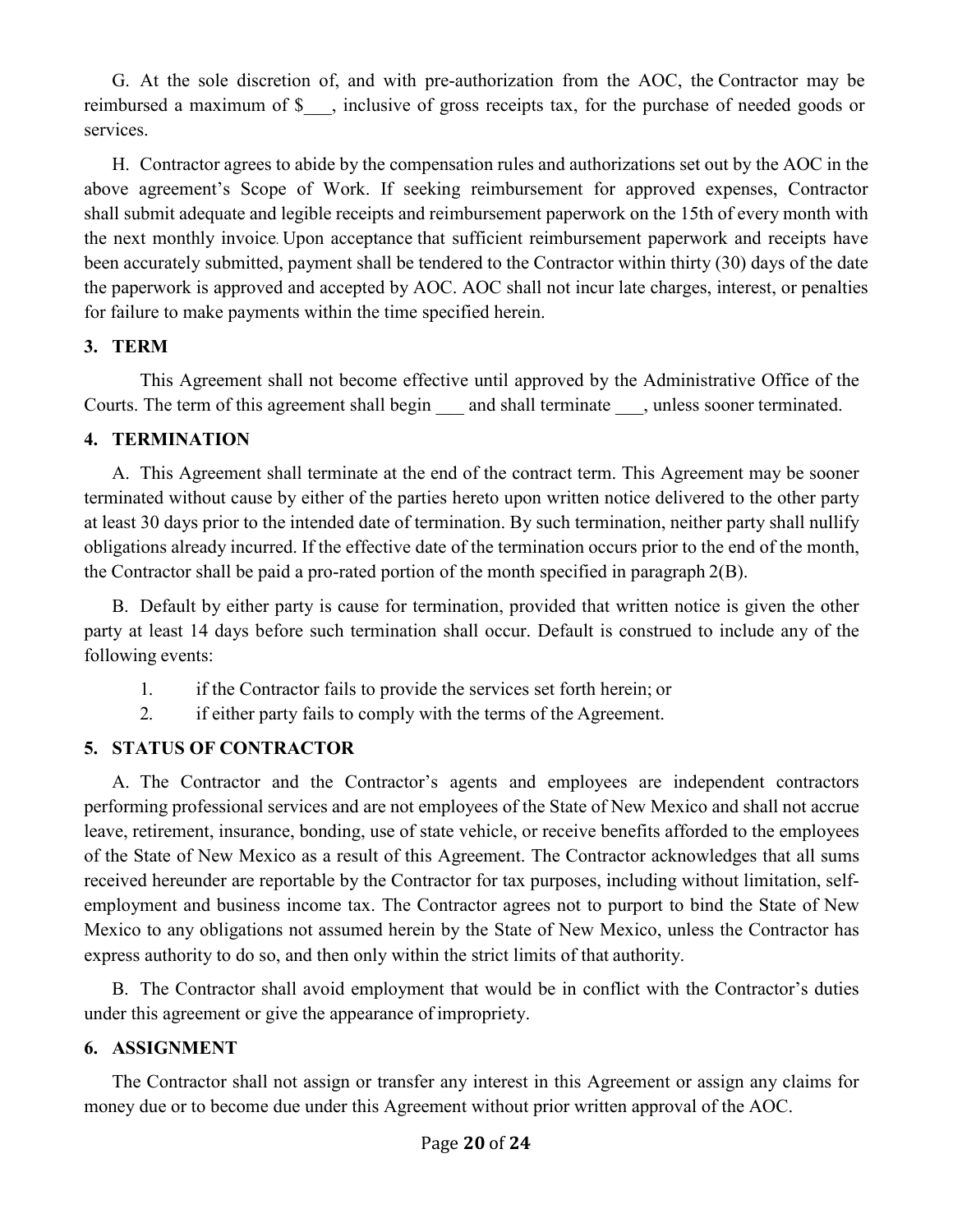#### **7. SUBCONTRACTING/DELEGATION**

The Contractor shall not subcontract any portion of the services to be performed under this Agreement without the written approval of the AOC.

#### **8. APPROPRIATIONS**

The terms of this Agreement are contingent upon sufficient appropriations and authorizations for expenditures being made by the Health and Human Services Department through the Administration for Children and Families and the Children's Bureau pursuant to the Strengthening Child Welfare Systems to Achieve Expected Child and Family Outcomes Grant and for the performance of this Agreement. If sufficient appropriations and authorizations are not made, this Agreement shall, notwithstanding the provisions of any other paragraph, terminate on the Contractor's receipt of written notice of termination from the AOC. The AOC's decision of whether sufficient appropriations and authorizations for expenditures have been made shall be accepted by the Contractor and shall be final. If the AOC proposes an amendment to the Agreement to unilaterally reduce funding, the Contractor shall have the option to terminate the Agreement or to agree to the reduced funding, within thirty (30) days of receipt of the proposed amendment. The Contractor's obligations upon termination are defined in Paragraph 4 of this Agreement.

### **9. RELEASE**

The Contractor, upon final payment of the amount due under this Agreement, releases the AOC, its officers and employees, and the State of New Mexico from all liability, claims, and obligations arising from or under this Agreement.

### **10. CONFIDENTIALITY**

Any confidential information provided to or developed by the Contractor in the performance of this Agreement shall be kept confidential and shall not be made available to any individual or organization by the Contractor, without the prior written approval of the AOC. This provision shall extend indefinitely beyond the terms of this Agreement.

### **11. PRODUCT OF SERVICES: COPYRIGHT**

All material developed specifically by the Contractor under this Agreement shall become the property of the State of New Mexico and shall be delivered to the AOC not later than the termination date of this Agreement. No such material developed, in whole or in part, by the Contractor under this Agreement shall be subject of an application for copyright by or on behalf of the Contractor.

### **12. CONFLICT OF INTEREST; GOVERMENTAL CONDUCT ACT**

The Contractor warrants that the Contractor presently has no interest and shall not acquire any interests, direct or indirect, that would conflict in any manner or degree with the performance of services required under this Agreement. The Contractor certifies that the requirements of the Governmental Conduct Act, Sections 10-16-1 through 10-16-18, NMSA 1978, regarding contracting with a public officer or state employee or former state employee have been followed.

### **13. PENALITES FOR VIOLATION OF LAW**

The Contractor agrees to abide by all federal and state laws, rules and regulations, and executive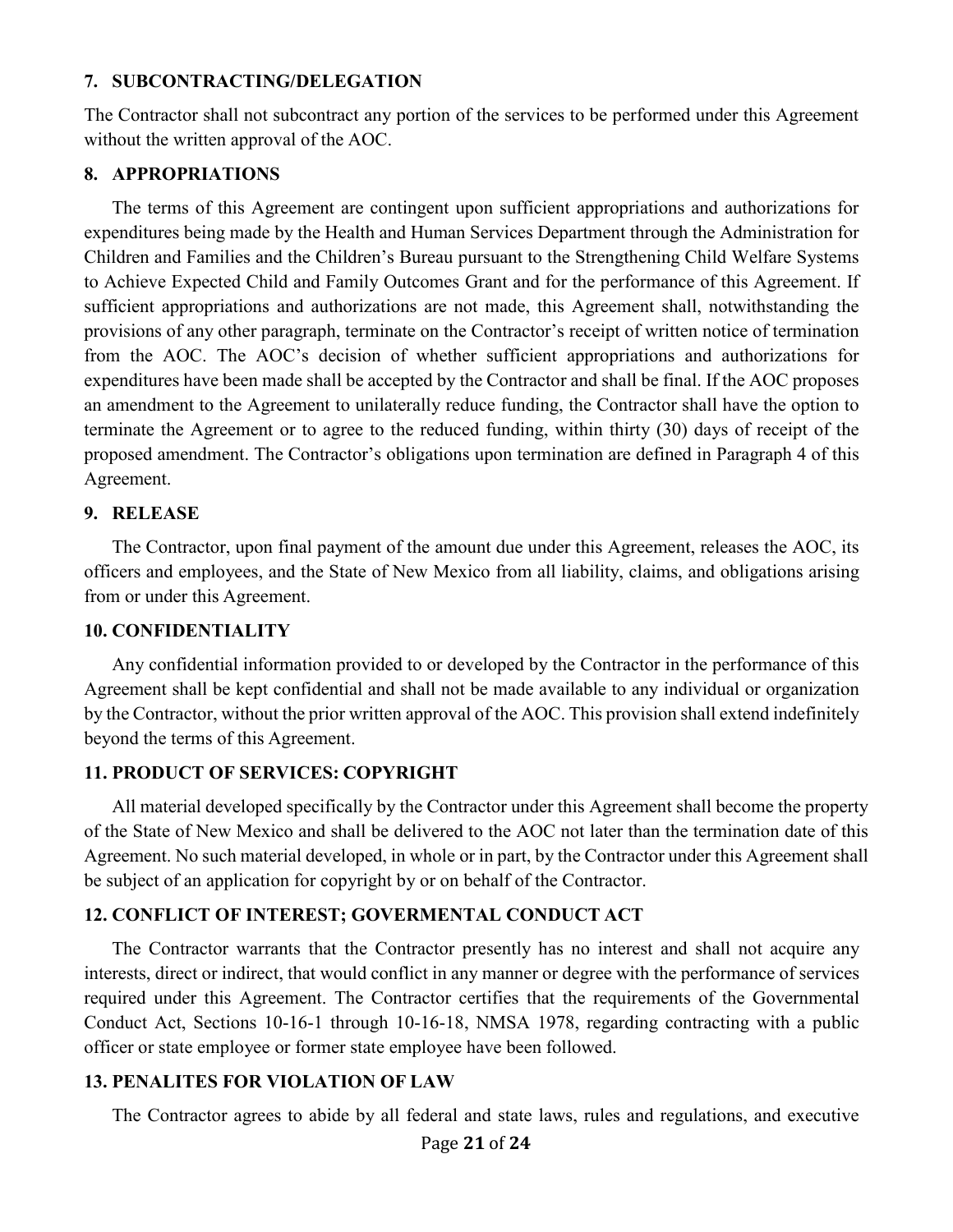orders of the Supreme Court and Governor of the State of New Mexico. Violation(s) of the law which may result in a felony conviction may be grounds for immediate termination of this Agreement at the discretion of the AOC.

### **14. MERGER**

This Agreement incorporates all the agreements, covenants, and understandings between the parties hereto concerning the subject matter hereof, and all such covenants, agreements, and understandings are merged into this written Agreement. No prior agreement of understanding, verbal or otherwise, of the parties or their agents shall be valid or enforceable unless embodied in the Agreement.

### **15. AMENDMENT**

This Agreement shall not be altered, changed, or amended except by instrument in writing executed by the parties to the Agreement and all other required signatories. If the AOC proposes an amendment to the Agreement to unilaterally reduce funding due to budget or other considerations, the Contractor shall have the option to terminate the Agreement or to agree to the reduced funding, within thirty (30) days of receipt of the proposed amendment.

### **16. APPLICABLE LAW**

The laws of the State of New Mexico shall govern this Agreement, without giving effect to its choice of law provisions. Venue shall be proper only in a New Mexico court of competent jurisdiction in accordance with Section 38-3-1 (G) NMSA 1978. By execution of this Agreement, Contractor acknowledges and agrees to the jurisdiction of the courts of the State of New Mexico over any and all lawsuits arising under or out of any term of this Agreement.

### **17. WORKER'S COMPENSATION**

The Contractor agrees to comply with state laws and rules applicable to workers compensation benefits for its employees. If the Contractor fails to comply with the Workers Compensation Act and applicable rules when required to do so, this Agreement may be terminated by the AOC.

### **18. INDEMNIFICATION**

The Contractor shall defend, indemnify and hold harmless the AOC and the State of New Mexico from all actions, proceedings, claims, demands, costs, damages, attorneys' fees and all other liabilities and expenses of any kind from any source which may arise out of the performance of this Agreement, caused by the negligent act or failure to act of the Contractor, if acting within the scope of their profession and pursuant to this agreement. In the event that any action, suit or proceeding related to the services performed by the Contractor under this Agreement, is brought against the Contractor, the Contractor shall, no later than two (2) days after it receives notice thereof, notify the legal counsel of the AOC and the Risk Management Division of the New Mexico General Services Department by certified mail. As an independent contractor, Contractor is not covered by or entitled to representation by the Risk Management Division of the New Mexico General Services Department.

### **19. INVALID TERM OR CONDITION**

If any term or condition of this Agreement shall be held invalid or unenforceable, the remainder of this Agreement shall not be affected and shall be valid and enforceable.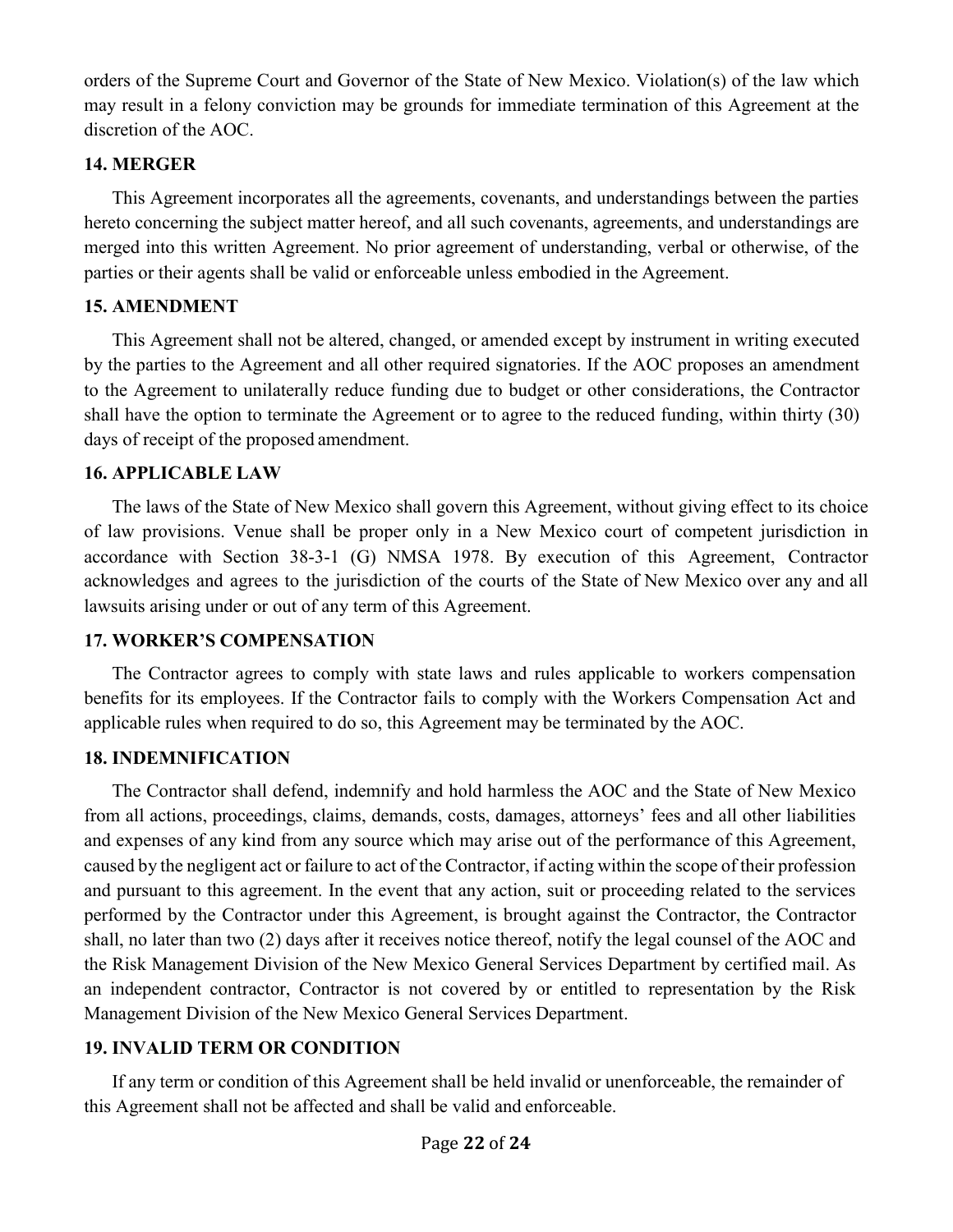#### **20. ENFORCEMENT OF AGREEMENT**

A party's failure to require strict performance of any provision of this Agreement shall not waive or diminish that party's right thereafter to demand strict compliance with that or any other provision. No waiver by a party of any of its rights under this Agreement shall be effective unless express and in writing, and no effective waiver by a party of any of its rights shall be effective to waive any other rights.

#### **21. NOTICES**

Any notice required to be given to either party by this Agreement shall be in writing and shall be delivered in person, by courier service or by U.S. mail, either first class or certified, return receipt requested, postage prepaid, or by email as follows:

| To the Court:      | Celina Jones, General Counsel        |  |
|--------------------|--------------------------------------|--|
|                    | Administrative Office of the Courts  |  |
|                    | Email: $aoccaj(\omega)$ nmcourts.gov |  |
|                    | Phone                                |  |
|                    |                                      |  |
| To the Contractor: | Name                                 |  |
|                    | Address                              |  |
|                    | Email                                |  |
|                    | Phone                                |  |

### **22. AUTHORITY**

If Contractor is other than a natural person, the individual(s) signing this Agreement on behalf of Contractor represents and warrants that he or she has the power and authority to bind Contractor and that no further action, resolution, or approval from Contractor is necessary to enter into a binding contract.

#### **23. EFFECTIVE DATE**

This Agreement is not effective until signed by all parties and is effective on the date specified in Paragraph 3 of this Agreement.

Signed by the parties on the dates indicated:

### **Administrative Office of the Courts**

BY: Date:

Arthur Pepin, Director

**Contractor**